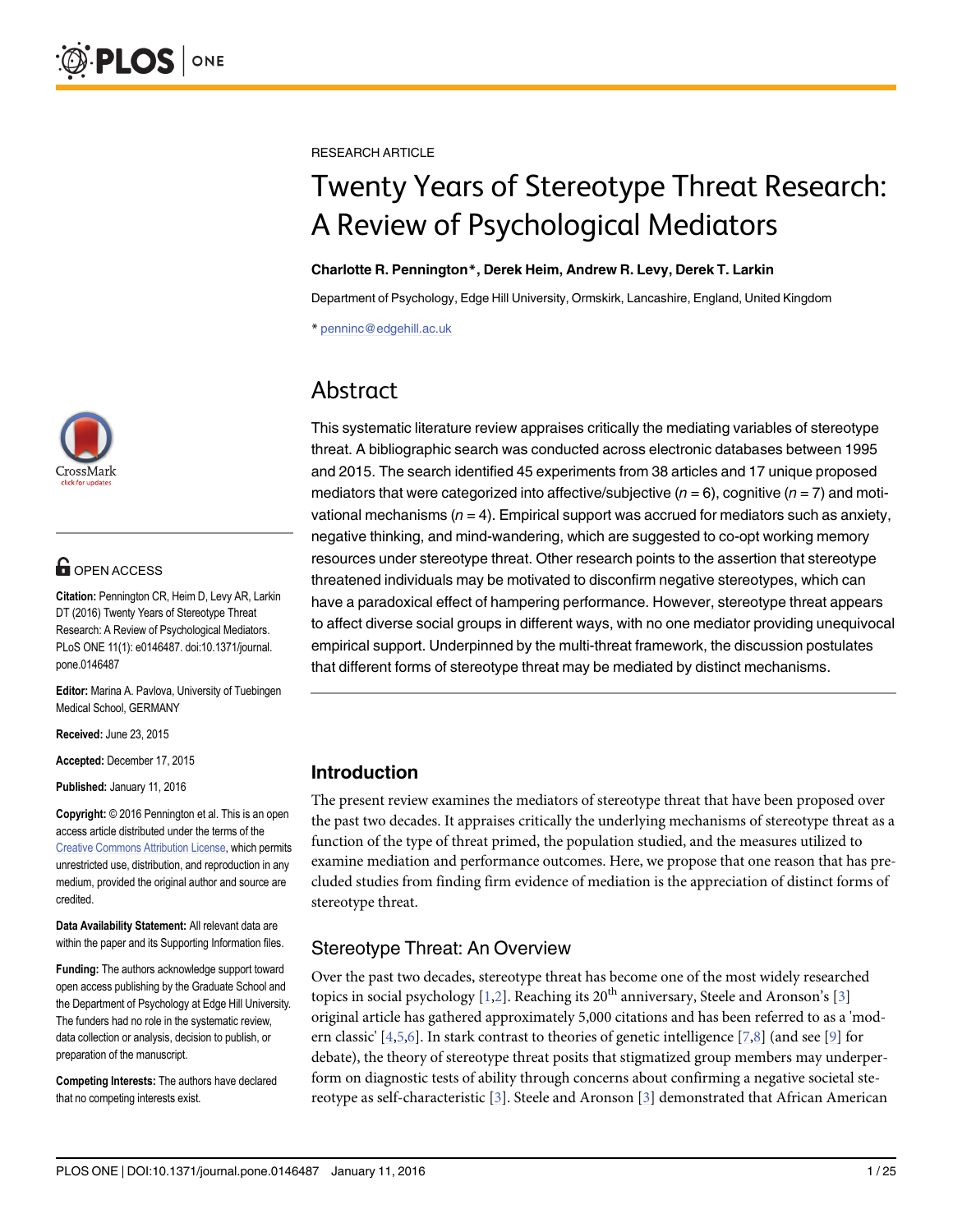<span id="page-1-0"></span>participants underperformed on a verbal reasoning test when it was presented as a diagnostic indicator of intellectual ability. Conversely, when the same test was presented as non-diagnostic of ability, they performed equivalently to their Caucasian peers. This seminal research indicates that the mere salience of negative societal stereotypes, which may magnify over time, can impede performance. The theory of stereotype threat therefore offers a situational explanation for the ongoing and intractable debate regarding the source of group differences in academic aptitude  $[1]$  $[1]$  $[1]$ .

Stereotype threat has been used primarily to explain gaps in intellectual and quantitative test scores between African and European Americans  $[3,10]$  $[3,10]$  $[3,10]$  and women and men respectively [\[11](#page-19-0)]. However, it is important to acknowledge that many factors shape academic performance, and stereotype threat is unlikely to be the sole explanation for academic achievement gaps [\[12\]](#page-19-0). This is supported by research which has shown "pure" stereotype threat effects on a task in which a gender-achievement gap has not been previously documented [\[13](#page-19-0)], thus suggesting that performance decrements can be elicited simply by reference to a negative stereotype. Furthermore, stereotype threat effects may not be limited to social groups who routinely face stigmatizing attitudes. Rather, it can befall anyone who is a member of a group to which a negative stereotype applies [\[3](#page-19-0)]. For example, research indicates that Caucasian men, a group that have a relatively positive social status, underperform when they believe that their mathematical performance will be compared to that of Asian men [[14\]](#page-19-0). White men also appear to perform worse than black men when motor tasks are related to 'natural athletic ability' [\[15,16\]](#page-19-0). From a theoretical standpoint, stereotype threat exposes how group stereotypes may shape the behavior of individuals in a way that endangers their performance and further reinforces the stereotype [[10](#page-19-0)].

Over 300 experiments have illustrated the deleterious and extensive effects that stereotype threat can inflict on many different populations [[17](#page-19-0)]. The possibility of confirming a negative stereotype about one's group is found to contribute to underperformance on a range of diverse tasks including intelligence [[3,13](#page-19-0)], memory [\[18,19\]](#page-19-0), mental rotation [\[20](#page-19-0)–[23\]](#page-19-0), and math tests [\[11,24,25\]](#page-19-0), golf putting [\[26\]](#page-20-0), driving [\[27,28](#page-20-0)] and childcare skills [\[29\]](#page-20-0). Given the generality of these findings, researchers have turned their efforts to elucidating the underlying mechanisms of this situational phenomenon.

## Susceptibility to Stereotype Threat

Research has identified numerous moderators that make tasks more likely to elicit stereotype threat, and individuals more prone to experience it  $[30,31]$  $[30,31]$  $[30,31]$ . From a methodological perspective, stereotype threat effects tend to emerge on tasks of high difficulty and demand [\[32,33](#page-20-0)], however, the extent to which a task is perceived as demanding may be moderated by individual differences in working memory [\[34\]](#page-20-0). Additionally, stereotype threat may be more likely to occur when individuals are conscious of the stigma ascribed to their social group [\[32,35](#page-20-0)], believe the stereotypes about their group to be true  $[36,37]$ , for those with low self-esteem  $[38]$  $[38]$ , and an internal locus of control [[39](#page-20-0)]. Research also indicates that individuals are more susceptible to stereotype threat when they identify strongly with their social group  $[40,41,42]$  $[40,41,42]$  $[40,41,42]$  $[40,41,42]$  $[40,41,42]$  and value the domain  $[10,13,15,33,43]$  $[10,13,15,33,43]$  $[10,13,15,33,43]$  $[10,13,15,33,43]$  $[10,13,15,33,43]$ . However, other research suggests that domain identification is not a prerequisite of stereotype threat effects [[44](#page-20-0)] and may act as a strategy to overcome harmful academic consequences [\[45,46\]](#page-20-0).

## Mediators of Stereotype Threat

There has also been an exPLOSion of research into the psychological mediators of stereotype threat (c.f.  $[2,47]$  $[2,47]$  for reviews). In their comprehensive review, Schmader et al.  $[2]$  $[2]$  $[2]$  proposed an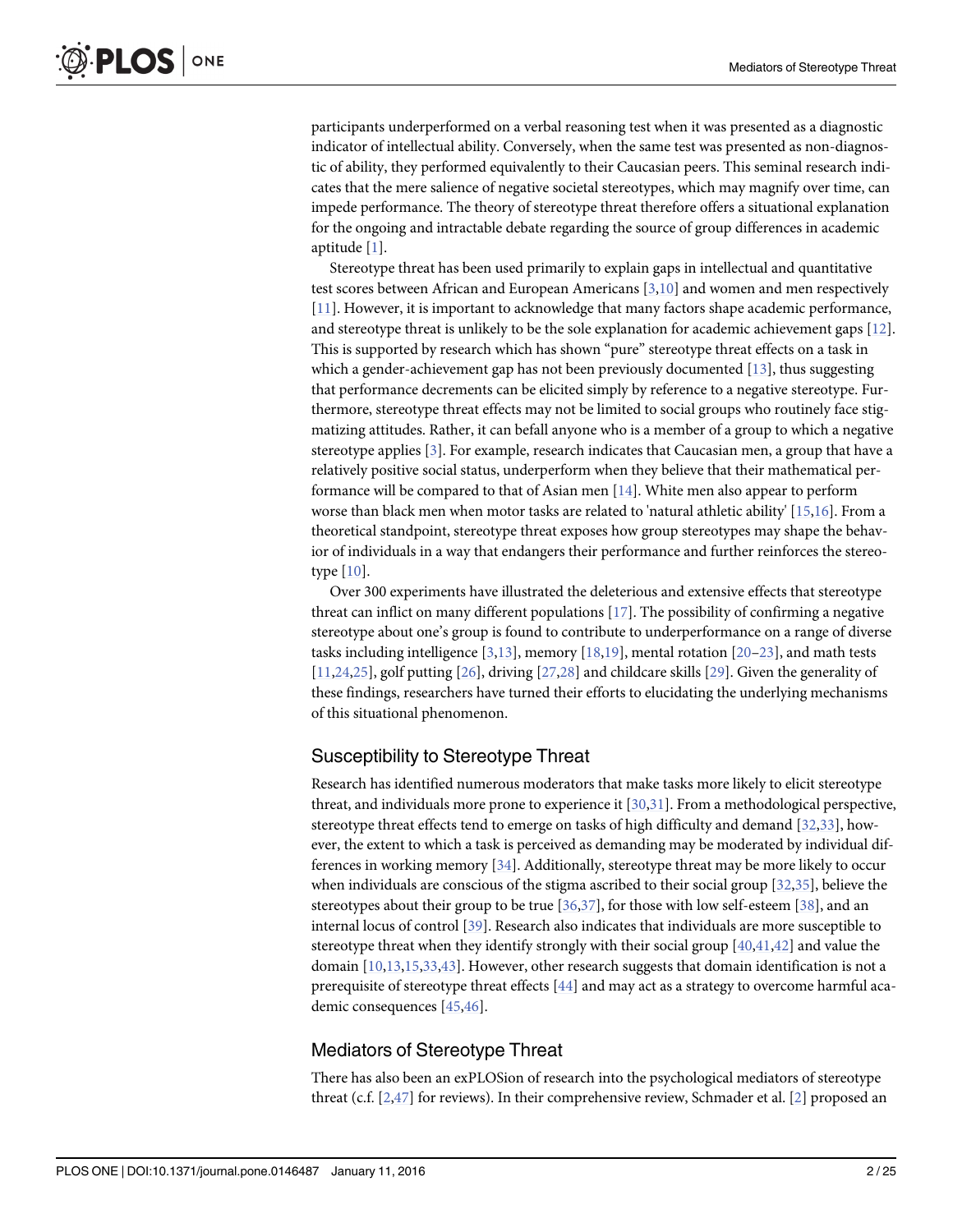<span id="page-2-0"></span>integrated process model, suggesting that stereotype threat heightens physiological stress responses and influences monitoring and suppression processes to deplete working memory efficiency. This provides an important contribution to the literature, signaling that multiple affective, cognitive and motivational processes may underpin the effects of stereotype threat on performance. However, the extent to which each of these variables has garnered empirical support remains unclear. Furthermore, prior research has overlooked the existence of distinct stereotype threats in the elucidation of mediating variables. Through the lens of the multi-threat framework [\[31\]](#page-20-0), the current review distinguishes between different stereotype threat primes, which target either the self or the social group to assess the evidence base with regards to the existence of multiple stereotype threats that may be accounted for by distinct mechanisms.

# A Multi-threat Approach to Mediation

Stereotype threat is typically viewed as a form of social identity threat: A situational predicament occurring when individuals perceive their social group to be devalued by others [\[48,49,50\]](#page-21-0). However, this notion overlooks how individuals may self-stigmatize and evaluate themselves [\[51,52](#page-21-0),[53](#page-21-0)] and the conflict people may experience between their personal and social identities [\[54\]](#page-21-0). More recently, researchers have distinguished between the role of the self and the social group in performance-evaluative situations  $[31]$  $[31]$  $[31]$ . The multi-threat framework  $[31]$ identifies six qualitatively distinct stereotype threats that manifest through the intersection of two dimensions: The target of the threat (i.e., is the stereotype applicable to one's personal or social identity?) and the source of threat (i.e., who will judge performance; the in-group or the out-group?). Focusing on the target of the stereotype, individuals who experience a group-astarget threat may perceive that underperformance will confirm a negative societal stereotype regarding the abilities of their social group. Conversely, individuals who experience a self-astarget threat may perceive that stereotype-consistent performance will be viewed as self-characteristic [[31](#page-20-0)[,55\]](#page-21-0). Individuals may therefore experience either a self or group-based threat dependent on situational cues in the environment that heighten the contingency of a stereotyped identity [\[2](#page-19-0)].

Researchers also theorize that members of diverse stigmatized groups may experience different forms of stereotype threat  $[31,56]$  $[31,56]$  $[31,56]$ , and that these distinct experiences may be mediated by somewhat different processes [[31](#page-20-0),[57](#page-21-0)]. Indeed, there is some indirect empirical evidence to suggest that this may be the case. For example, Pavlova and colleagues [[13](#page-19-0)] found that an implicit stereotype threat prime hampered women's performance on a social cognition task. Conversely, men's performance suffered when they were primed with an explicit gender-related stereotype. Moreover, Stone and McWhinnie [\[58\]](#page-21-0) suggest that subtle stereotype threat cues (i.e., the gender of the experimenter) may evoke a tendency to actively monitor performance and avoid mistakes, whereas blatant stereotype threat cues (i.e., stereotype prime) create distractions that deplete working memory resources. Whilst different stereotype threat cues may simultaneously exert negative effects on performance, it is plausible that they are induced by independent mechanisms [[58](#page-21-0)]. Nonetheless, insufficient evidence has prevented the multithreat framework [[31\]](#page-20-0) to be evaluated empirically to date. It therefore remains to be assessed whether the same mechanisms are responsible for the effects of distinct stereotype threats on different populations and performance measures.

#### **Objectives**

The current article offers the first systematic literature review aiming to: 1), identify and examine critically the proposed mediators of stereotype threat; 2), explore whether the effects of selfas-target or group-as-target stereotype threat on performance are the result of qualitatively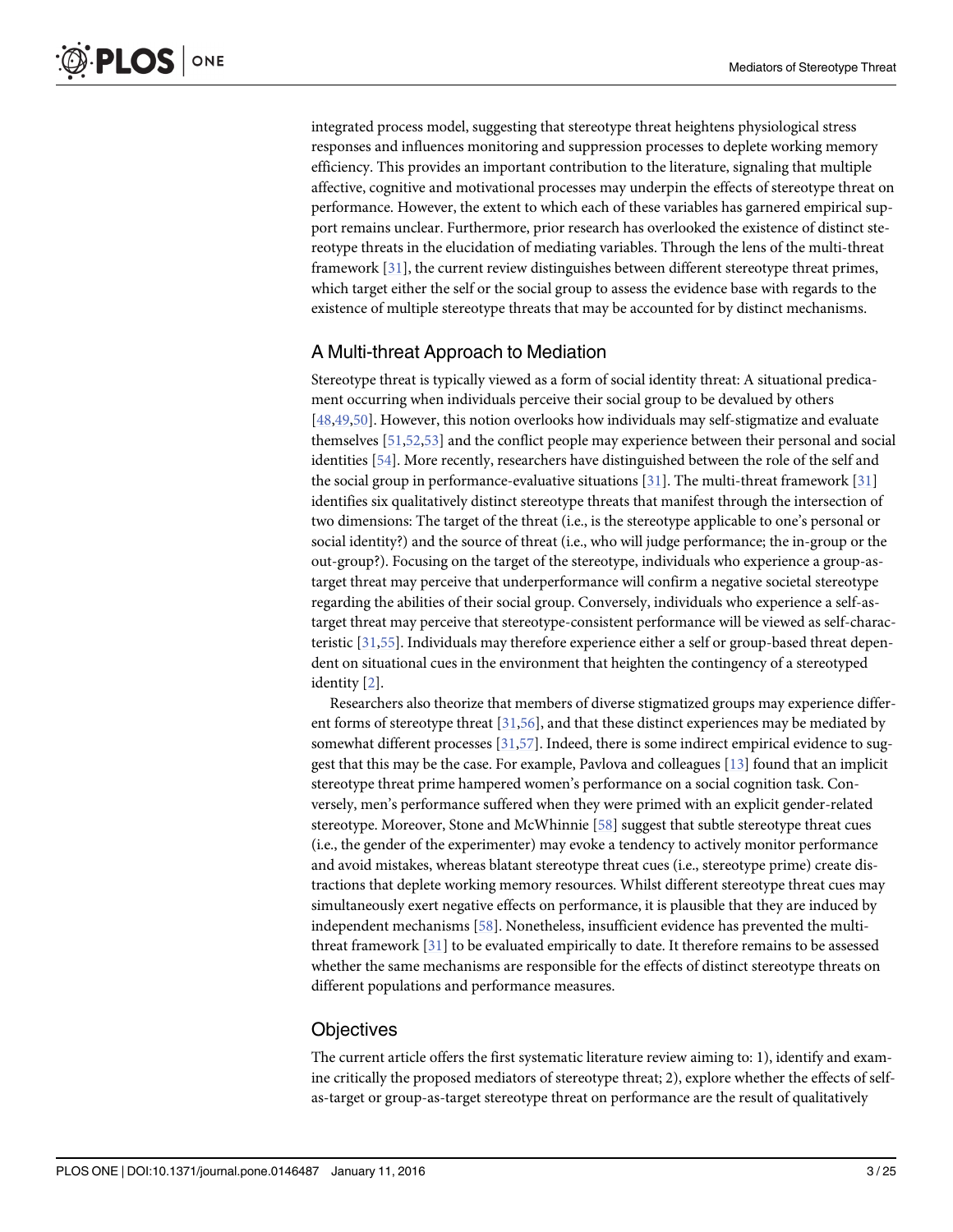<span id="page-3-0"></span>distinct mediating mechanisms; and 3), evaluate whether different mediators govern different stereotyped populations.

#### Method

#### Literature Search

A bibliographic search of electronic databases, such as PsycINFO, PsycARTICLES, Web of Knowledge, PubMed, Science Direct and Google Scholar was conducted between the cut-off dates of 1995 (the publication year of Steele & Aronson's seminal article) and December 2015. A search string was developed by specifying the main terms of the phenomenon under investigation. Here, the combined key words of stereotype and threat were utilized as overarching search parameters and directly paired with either one of the following terms; mediator, mediating, mediate(s), predictor, predicts, relationship or mechanism(s). Additional references were retrieved by reviewing the reference lists of relevant journal articles. To control for potential publication bias [[59,60,61\]](#page-21-0), the lead author also enquired about any 'in press' articles by sending out a call for papers through the European Association for Social Psychology. The second author conducted a comparable search using the same criteria to ensure that no studies were overlooked in the original search. Identification of relevant articles and data extraction were conducted in line with the Preferred Reporting Items for Systematic Reviews and Meta-Analyses Statement (PRISMA; See [S1 Table](#page-18-0)) [[62](#page-21-0)]. A literature search was conducted separately in each database and the records were exported to citation software, after which duplicates were removed. Relevant articles were screened by examining the title and abstract in line with the eligibility criteria. The remaining articles were assessed for eligibility by performing a full text review [[63,64\]](#page-21-0).

Eligibility Criteria. Studies were selected based on the following criteria: 1), researchers utilized a stereotype threat manipulation; 2), a direct mediation analysis was conducted between stereotype threat and performance; 3), researchers found evidence of moderatedmediation, and 4), the full text was available in English. Articles were excluded on the following basis: 1), performance was not the dependent variable, 2), investigations of "stereotype lift"; 3), doctorate, dissertation and review articles (to avoid duplication of included articles); and 4), moderating variables. Articles that did not find any significant results in relation to stereotype threat effects were also excluded in order to capture reliable evidence of mediation [[65](#page-21-0)]. See Table 1 for details of excluded articles.

Distinguishing Different Stereotype Threats. The current review distinguished between different experiences of stereotype threat by examining each stereotype threat manipulation. Self-as-target threats were categorized on the basis that participants focused on the test as a measure of personal ability whereas group-as-target threats were classified on the basis that participants perceived performance to be diagnostic of their group's ability [\[31](#page-20-0)].

| <b>Reason for exclusion</b>  | Number of articles | Percentage (%) |
|------------------------------|--------------------|----------------|
| No direct mediation analysis | 25                 | 58.14%         |
| No ST effects found          | 5                  | 11.63%         |
| Review paper                 | 4                  | $9.30\%$       |
| Did not prime ST             | 3                  | 6.98%          |
| Moderators of ST             | 3                  | 6.98%          |
| No performance measure       | $\mathcal{P}$      | 4.65%          |
| Performance not standardized |                    | 2.33%          |

#### Table 1. Number of articles excluded in full text review, with reasons.

doi:10.1371/journal.pone.0146487.t001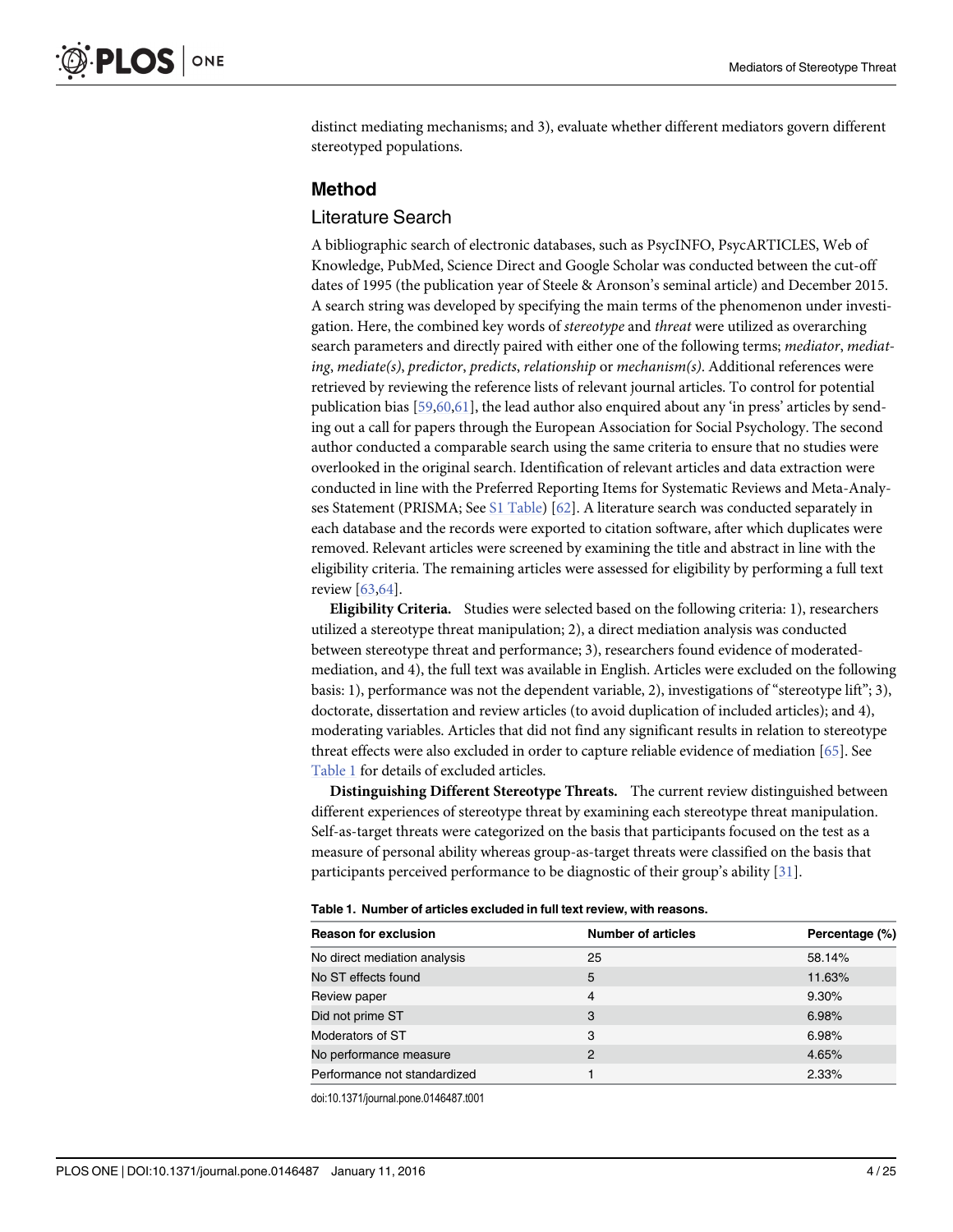# <span id="page-4-0"></span>Findings

A total of 45 studies in 38 articles were qualitatively synthesized, uncovering a total of 17 distinct proposed mediators. See Fig 1 for process of article inclusion (full details of article exclusion can be viewed in  $S1$  Supporting Information). These mediators were categorized into affective/subjective ( $n = 6$ ), cognitive ( $n = 7$ ) or motivational mechanisms ( $n = 4$ ). Effect sizes for mediational findings are described typically through informal descriptors, such as complete, perfect, or partial [\[66\]](#page-21-0). With this in mind, the current findings are reported in terms of complete or partial mediation. Complete mediation indicates that the relationship between stereotype threat  $(X)$  and performance  $(Y)$  completely disappears when a mediator  $(M)$  is added as a predictor variable [[66](#page-21-0)]. Partial mediation refers to instances in which a significant direct effect remains between stereotype threat and performance when controlling for the mediator, sug-gesting that additional variables may further explain this relationship [\[67](#page-21-0)]. Instances of moderated mediation are also reported, which occurs when the strength of mediation is contingent on the level of a moderating variable [[68](#page-21-0)]. The majority of included research utilized a groupas-target prime ( $n = 36, 80\%$ ) compared to a self-as-target prime ( $n = 6$ ; 13.33%). Three studies (6.66%) were uncategorized as they employed subtle stereotype threat primes, for example, manipulating the group composition of the testing environment.



doi:10.1371/journal.pone.0146487.g001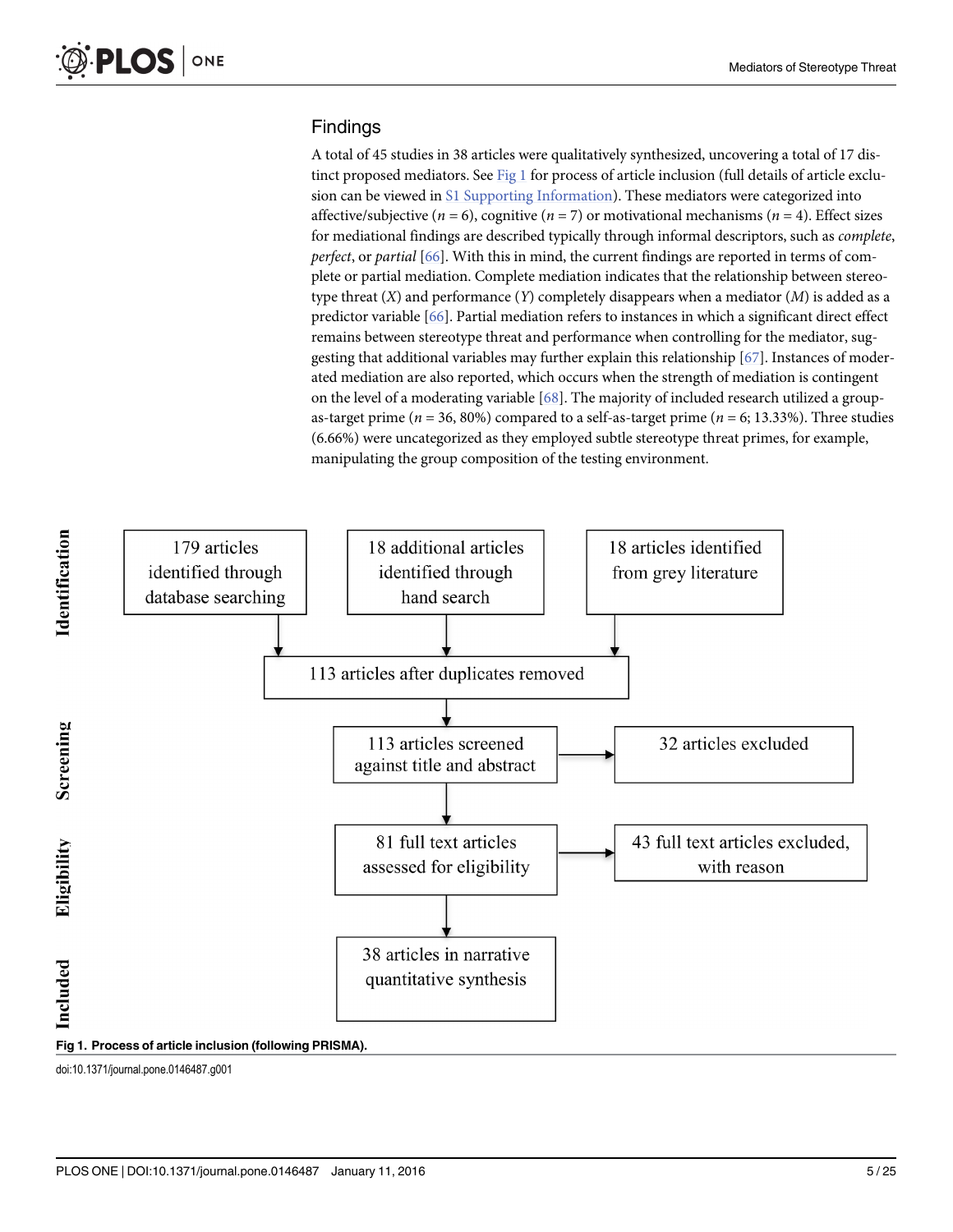### <span id="page-5-0"></span>Affective/Subjective Mechanisms

Researchers have conceptualized stereotype threat frequently as a fear, apprehension or anxiety of confirming a negative stereotype about one's group [\[3](#page-19-0)[,69,](#page-21-0)[70\]](#page-22-0). Accordingly, many affective and subjective variables such as anxiety, individuation tendencies, evaluation apprehension, performance expectations, explicit stereotype endorsement and self-efficacy have been proposed to account for the stereotype threat-performance relationship.

Anxiety. Steele and Aronson's [[3](#page-19-0)] original study did not find self-reported anxiety to be a significant mediator of the effects of a self-relevant stereotype on African American's intellec-tual performance. Extending this work, Spencer et al. (Experiment 3, [\[11\]](#page-19-0)) found that anxiety was not predictive of the effects that a negative group stereotype had on women's mathematical achievement, with further research confirming this  $[14,44,71]$  $[14,44,71]$  $[14,44,71]$  $[14,44,71]$  $[14,44,71]$ . Additional studies have indicated that self-reported anxiety does not influence the impact of self-as-target stereotype elicitation on African American's cognitive ability [[72](#page-22-0)], white students' athletic skills [[15](#page-19-0)], and group-as-target stereotype threat on older adults' memory recall [\[18,](#page-19-0)[32](#page-20-0)].

Research also suggests that anxiety may account for one of multiple mediators in the stereotype threat-performance relationship. In a field study, Chung and colleagues [\[73\]](#page-22-0) found that self-reported state anxiety and specific self-efficacy sequentially mediated the influence of stereotype threat on African American's promotional exam performance. This finding is supported by Mrazek et al. [[74](#page-22-0)] who found that anxiety and mind-wandering sequentially mediated the effects of stereotype threat on women's mathematical ability. Laurin [[75](#page-22-0)] also found that self-reported somatic anxiety partially mediated the effects of group-as-target stereotype threat on women's motor performance. Nevertheless, it is viable to question whether this finding is comparable to other studies as stereotype threat had a facilitating effect on performance.

The mixed results regarding anxiety as a potential mediator of performance outcomes may be indicative of various boundary conditions that enhance stereotype threat susceptibility. Consistent with this claim, Gerstenberg, Imhoff and Schmitt (Experiment 3 [[76](#page-22-0)]) found that women who reported a fragile math self-concept solved fewer math problems under group-astarget stereotype threat and this susceptibility was mediated by increased anxiety. This moderated-mediation suggests that women with a low academic self-concept may be more vulnerable to stereotype threat, with anxiety underpinning its effect on mathematical performance.

Given that anxiety may be relatively difficult to detect via self-report measures [[3,](#page-19-0)[29](#page-20-0)], researchers have utilized indirect measures. For instance, Bosson et al. [[29](#page-20-0)] found that physiological anxiety mediated the effects of stereotype threat on homosexual males' performance on an interpersonal task. Nevertheless, this effect has not been replicated for the effects of groupas-target stereotype threat on older adults' memory recall [[32](#page-20-0)] and self-as-target threat on children's writing ability [[77](#page-22-0)].

Individuation tendencies. Steele and Aronson [\[3\]](#page-19-0) proposed that stereotype threat might occur when individuals perceive a negative societal stereotype to be a true representation of personal ability. Based on this, Keller and Sekaquaptewa [\[78\]](#page-22-0) examined whether gender-related threats (i.e., group-as-target threat) influenced women to individuate their personal identity (the self) from their social identity (female). Results revealed that participants underperformed on a spatial ability test when they perceived that they were a single in-group representative (female) in a group of males. Moreover, stereotype threat was partially mediated by 'individuation tendencies' in that gender-based threats influenced women to disassociate their self from the group to lessen the applicability of the stereotype. The authors suggest that this increased level of self-focused attention under solo status conditions is likely related to increased levels of anxiety.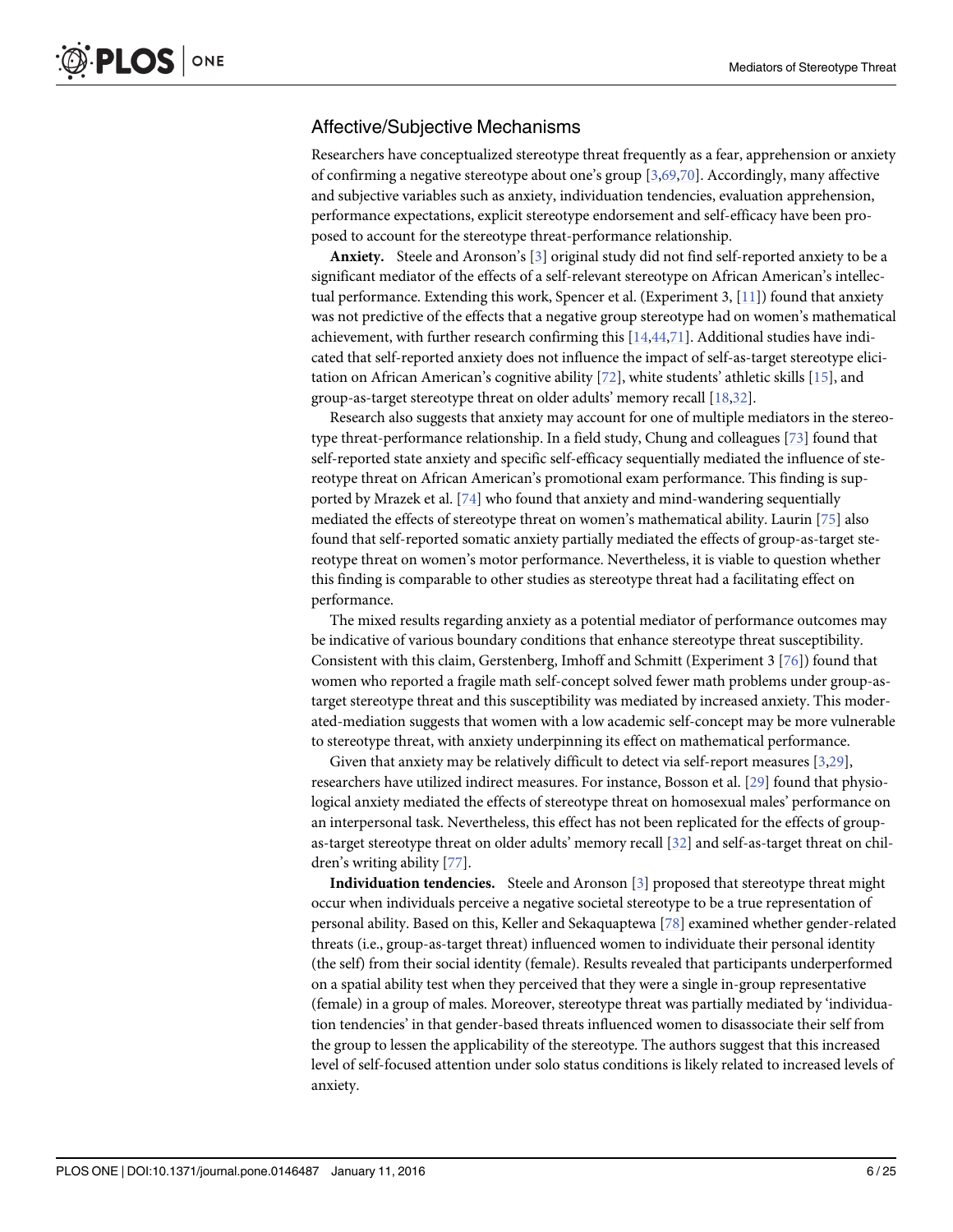<span id="page-6-0"></span>Evaluation apprehension. Steele and Aronson [[3\]](#page-19-0) also suggested that individuals might apprehend that they will confirm a negative stereotype in the eyes of out-group members. Despite this, Mayer and Hanges [[72](#page-22-0)] found that evaluation apprehension did not mediate the effects of a self-as-target stereotype threat on African American's cognitive ability. Additional studies also indicate that evaluation apprehension does not mediate the effects of group-as-target stereotype threat on women's mathematical performance [[11](#page-19-0),[79](#page-22-0)].

Performance expectations. Under stereotype threat, individuals may evaluate the subjective likelihood of success depending on their personal resources. As these personal resources are typically anchored to group-level expectations, in-group threatening information (i.e., women are poor at math) may reduce personal expectancies to achieve and diminish performance [[80\]](#page-22-0). Testing this prediction, Cadinu et al. (Experiment 1 [\[80](#page-22-0)]) found that women solved fewer math problems when they were primed with a negative group-based stereotype relative to those who received a positive or no stereotype. Furthermore, performance expectancies partially mediated the effect of group-as-target threat on math performance, revealing that negative information was associated with lower expectancies. A second experiment indicated further that performance expectancies partially mediated the effects of group-as-target threat on Black participants' verbal ability. Research by Rosenthal, Crisp and Mein-Woei (Experiment  $2 \left[ 81 \right]$ ) also found that performance expectancies partially mediated the effects of selfbased stereotypes on women's mathematical performance. However, rather than decreasing performance expectancies, women under stereotype threat reported higher predictions for performance relative to a control condition.

Research has extended this work to examine the role of performance expectancies in diverse stigmatized populations. For example, Hess et al. [\[32](#page-20-0)] found evidence of moderated-mediation for the effects of a group-as-target stereotype threat on older adults' memory recall. Here, the degree to which performance expectancies mediated stereotype threat effects was moderated by participants' education. That is, elderly individuals with higher levels of education showed greater susceptibility to stereotype threat. These findings add weight to the assertion that lowered performance expectations may account for the effects of stereotype threat on performance, especially among individuals who identify strongly with the ability domain. Conversely, Appel et al. [\[43\]](#page-20-0) found that performance expectancies do not mediate the effects of groupbased stereotype threat among highly identified women in the domains of science, technology, engineering and mathematics.

Further research suggests that stereotype threat can be activated through subtle cues in the environment rather than explicit stereotype activation [\[58](#page-21-0)[,82\]](#page-22-0). It is therefore plausible that expectancies regarding performance may be further undermined when stigmatized in-group members are required to perform a stereotype-relevant task in front of out-group members. Advancing this suggestion, Sekaquaptewa and Thompson [[82\]](#page-22-0) examined the interactive effects of solo status and stereotype threat on women's mathematical performance. Results revealed that women underperformed when they completed a quantitative examination in the presence of men (solo status) and under stereotype threat. However, whilst performance expectancies partially mediated the relationship between group composition and mathematical ability, they did not mediate the effects of stereotype threat on performance.

Explicit stereotype endorsement. Research has examined whether targeted individuals' personal endorsement of negative stereotypes is associated with underperformance. For example, Leyens and colleagues [\[83\]](#page-22-0) found that men underperformed on an affective task when they were told that they were not as apt as women in processing affective information. Against predictions, however, stereotype endorsement was not found to be a significant intermediary between stereotype threat and performance. Other studies also indicate that stereotype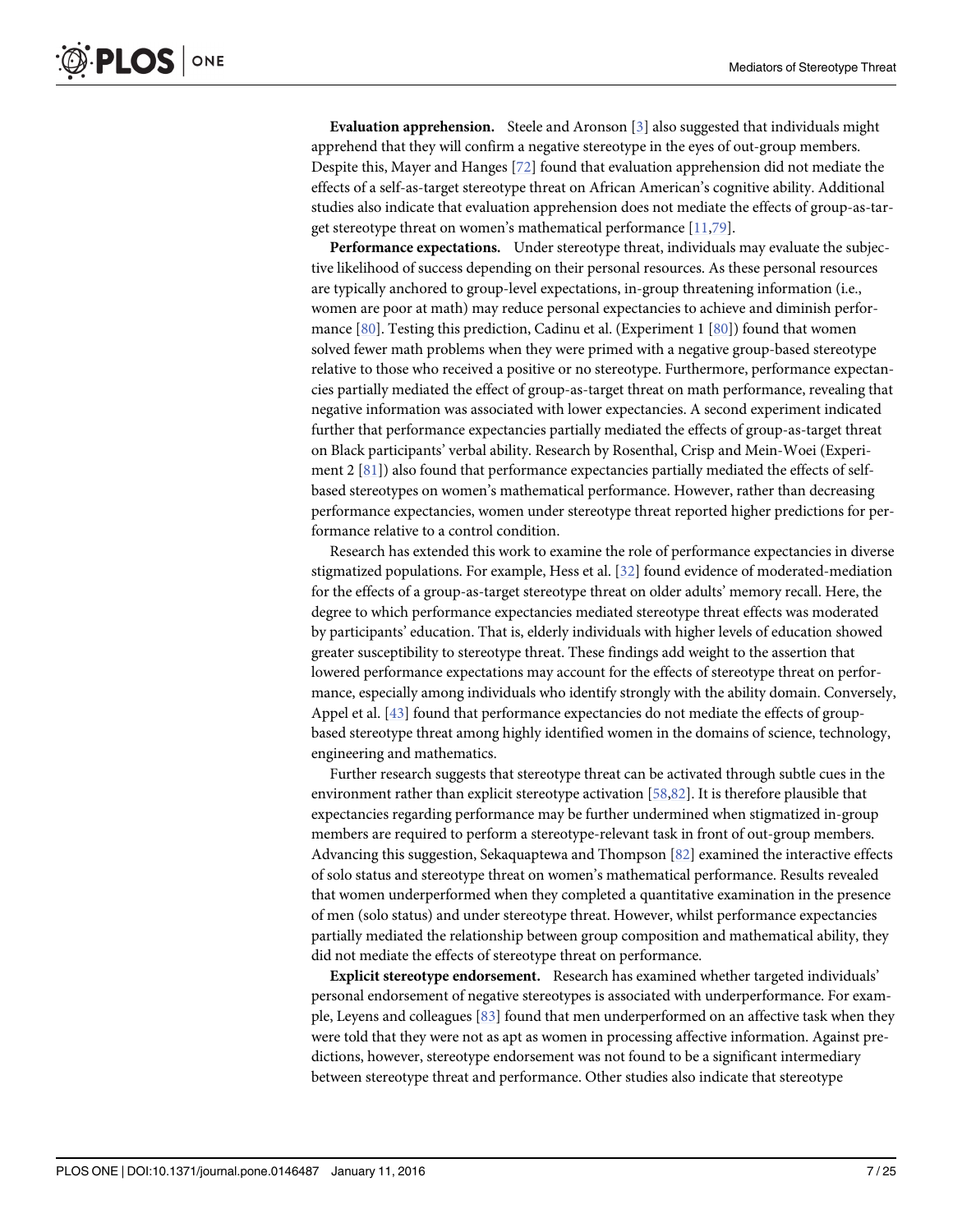<span id="page-7-0"></span>endorsement is not an underlying mechanism of the effects of self-as-target [\[3\]](#page-19-0) and group-astarget stereotype threat on women's mathematical aptitude  $[11,84]$  $[11,84]$  $[11,84]$  $[11,84]$  $[11,84]$ .

Self-efficacy. Research suggests that self-efficacy can have a significant impact on an individual's motivation and performance  $[85,86,87]$  $[85,86,87]$ , and may be influenced by environmental cues [\[88](#page-22-0)]. Accordingly, it has been proposed that the situational salience of a negative stereotype may reduce an individual's self-efficacy. As mentioned, Chung et al. [\[73\]](#page-22-0) found that state anxiety and specific self-efficacy accounted for deficits in African American's performance on a job promotion exam. However, additional studies indicate that self-efficacy does not mediate the effects of self-as-target threat on African American's cognitive ability [[72](#page-22-0)] and group-as-target threat on women's mathematical performance [[11](#page-19-0)].

# Cognitive Mechanisms

Much research has proposed that affective and subjective variables underpin the harmful effects that stereotype threat exerts on performance [\[89](#page-22-0)]. However, other research posits that stereotype threat may influence performance detriments through its demands on cognitive processes [[2,](#page-19-0)[89,90](#page-22-0)]. Specifically, researchers have examined whether stereotype threat is mediated by; working memory, cognitive load, thought suppression, mind-wandering, negative thinking, cognitive appraisals and implicit stereotype endorsement.

Working memory. Schmader and Johns [\[89\]](#page-22-0) proposed that performance-evaluative situations might reduce working memory capacity as stereotype-related thoughts consume cognitive resources. In three studies, they examined whether working memory accounted for the influence of a group-as-target threat on women's and Latino American's mathematical ability. Findings indicated that both female and Latino American participants solved fewer mathematical problems compared to participants in a non-threat control condition. Furthermore, reduced working memory capacity, measured via an operation span task [[91](#page-22-0)], mediated the deleterious effects of stereotype threat on math performance. Supporting this, Rydell et al. (Experiment 3 [[92](#page-22-0)]) found that working memory mediated the effects of a group-relevant stereotype on women's mathematical performance when they perceived their performance to be evaluated in line with their gender identity. Here results also showed that these performance decrements were eliminated when women were concurrently primed with a positive and negative social identity (Experiment 2).

Further research has also examined how stereotype threat may simultaneously operate through cognitive and emotional processes. Across four experiments, Johns et al. [\[90](#page-22-0)] found that stereotype threat was accountable for deficits in women's verbal, intellectual and mathematical ability. Moreover, emotion regulation − characterized as response-focused coping − mediated the effects of group-as-target stereotype threat on performance by depleting executive resources.

Nonetheless, executive functioning is made up of more cognitive processes than the con-struct of working memory [[93](#page-23-0)]. Acknowledging this, Rydell et al. [93] predicted that updating (i.e., the ability to maintain and update information in the face of interference) would mediate stereotype threat effects. They further hypothesized that inhibition (i.e., the ability to inhibit a dominant response) and shifting (i.e., people's ability to switch between tasks) should not underpin this effect. Results indicated that women who experienced an explicit group-as-target threat displayed reduced mathematical performance compared to a control condition. Consistent with predictions, only updating mediated the stereotype threat-performance relationship. These results suggest that the verbal ruminations associated with a negative stereotype may interfere with women's ability to maintain and update the calculations needed to solve difficult math problems.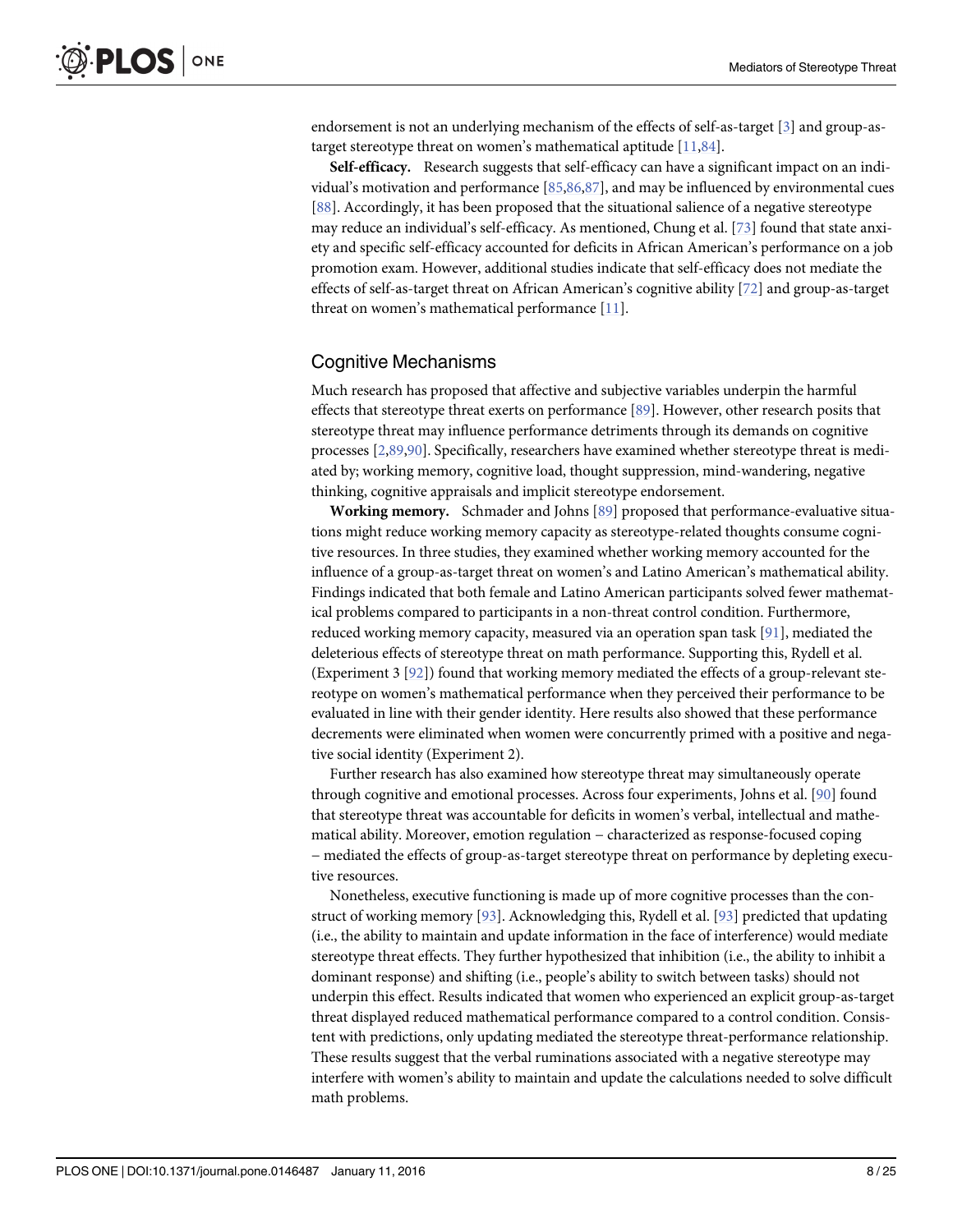<span id="page-8-0"></span>The extent to which updating accounts for stereotype threat effects in diverse populations, however, is less straightforward. For example, Hess et al. [\[32\]](#page-20-0) found that working memory, measured by a computational span task, did not predict the relationship between group-based stereotype threat and older participants' memory performance.

Cognitive load. There is ample evidence to suggest that stereotype threat depletes performance by placing higher demands on mental resources [\[89,](#page-22-0)[93](#page-23-0)]. These demands may exert additional peripheral activity (i.e., emotional regulation) that can further interfere with task performance [[90](#page-22-0)]. In order to provide additional support for this notion, Croizet et al. [\[94\]](#page-23-0) examined whether increased mental load, measured by participants' heart rate, mediated the effects of stereotype threat on Psychology majors' cognitive ability. Here, Psychology majors were primed that they had lower intelligence compared to Science majors. Results indicated that this group-as-target stereotype threat undermined Psychology majors' cognitive ability by triggering a psychophysiological mental load. Moreover, this increased mental load mediated the effects of stereotype threat on cognitive performance.

Thought suppression. Research suggests that individuals who experience stereotype threat may be aware that their performance will be evaluated in terms of a negative stereotype and, resultantly, engage in efforts to disprove it  $[3,94,95]$  $[3,94,95]$  $[3,94,95]$  $[3,94,95]$ . This combination of awareness and avoidance may lead to attempts to suppress negative thoughts that consequently tax the cognitive resources needed to perform effectively. In four experiments, Logel et al. (Experiment 2 [\[95](#page-23-0)]) examined whether stereotype threat influences stereotypical thought suppression by counterbalancing whether participants completed a stereotype-relevant lexical decision task before or after a mathematical test. Results indicated that women underperformed on the test in comparison to men. Interestingly, women tended to suppress stereotypical words when the lexical decision task was administered before the math test, but showed post-suppression rebound of stereotype-relevant words when this task was completed afterwards. Mediational analyses revealed that only pre-test thought suppression partially mediated the effects of stereotype threat on performance.

**Mind-wandering.** Previous research suggests that the anticipation of a stereotype-laden test may produce a greater proportion of task-related thoughts and worries [\[93,95\]](#page-23-0). Less research has examined the role of thoughts unrelated to the task in hand as a potential media-tor of stereotype threat effects. Directly testing this notion, Mrazek et al. (Experiment 2 [\[74\]](#page-22-0)) found that a group-as-target stereotype threat hampered women's mathematical performance in comparison to a control condition. Furthermore, although self-report measures of mindwandering resulted in null findings, indirect measures revealed that women under stereotype threat showed a marked decrease in attention. Mediation analyses indicated further that stereotype threat heightened anxiety which, in turn, increased mind-wandering and contributed to the observed impairments in math performance. Despite these findings, other studies have found no indication that task irrelevant thoughts mediate the effects of group-as-target stereotype threat on women's mathematical performance  $[24]$  and African American participants' cognitive ability [[72](#page-22-0)].

Negative thinking. Schmader and Johns' [\[89](#page-22-0)] research suggests that the performance deficits observed under stereotype threat may be influenced by intrusive thoughts. Further research [\[74](#page-22-0)] has included post-experimental measures of cognitive interference to assess the activation of distracting thoughts under stereotype threat. However, the content of these measures are predetermined by the experimenter and do not allow participants to report spontaneously on their experiences under stereotype threat. Overcoming these issues, Cadinu and colleagues [[96](#page-23-0)] asked women to list their current thoughts whilst taking a difficult math test under conditions of stereotype threat. Results revealed that female participants underperformed when they perceived a mathematical test to be diagnostic of gender differences. Moreover, participants in the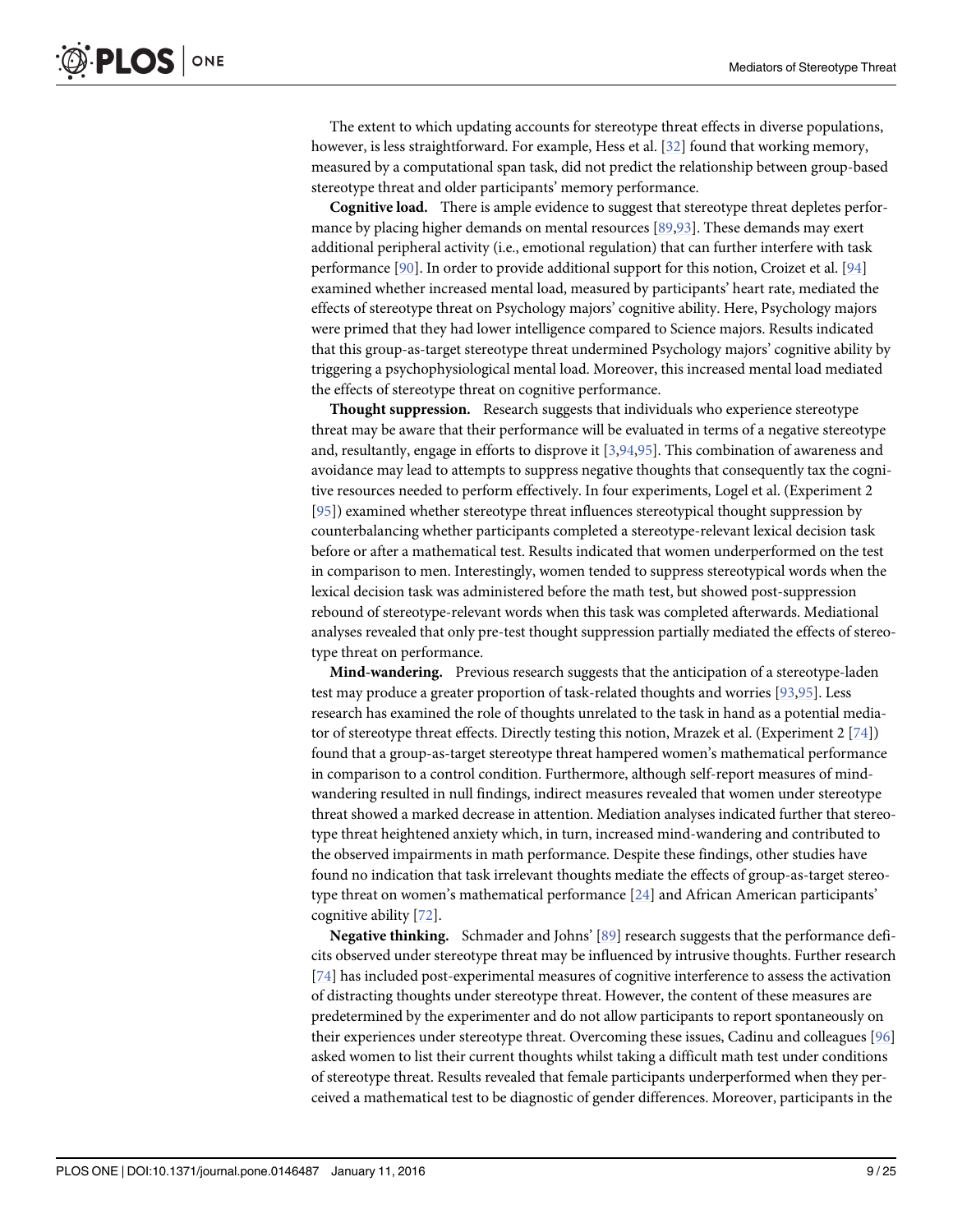<span id="page-9-0"></span>stereotype threat condition listed more negative thoughts relative to those in the control condition, with intrusive thoughts mediating the relationship between stereotype threat and poor math performance. It seems therefore that negative performance-related thoughts may consume working memory resources to impede performance.

Cognitive appraisal. Other research suggests that individuals may engage in coping strategies to offset the performance implications of a negative stereotype. One indicator of coping is cognitive appraisal, whereby individuals evaluate the significance of a situation as well as their ability to control it [\[97\]](#page-23-0). Here, individuals may exert more effort on a task when the situational presents as a challenge, but may disengage from the task if they evaluate the situation as a threat [\[98,99\]](#page-23-0). Taking this into consideration, Berjot, Roland-Levy and Girault-Lidvan [\[100\]](#page-23-0) proposed that targeted members might be more likely to perceive a negative stereotype as a threat to their group identity rather than as a challenge to disprove it. They found that North African secondary school students underperformed on a visuospatial task when they perceived French students to possess superior perceptual-motor skills. Contrary to predictions, threat appraisal did not mediate the relation between stereotype threat and performance. Rather, perceiving the situation as a challenge significantly mediated the stereotype threat-performance relationship. Specifically, participants who appraised stereotype threat as a challenge performed better than those who did not. These results therefore suggest that individuals may strive to confront, rather than avoid, intellectual challenges and modify the stereotype held by members of a relevant out-group in a favorable direction [[101](#page-23-0)].

Implicit stereotype endorsement. Situational cues that present as a threat may increase the activation of automatic associations between a stereotyped concept (i.e., female), negative attributes (i.e., bad), and the performance domain (i.e., math; [\[102](#page-23-0)]). Implicit measures may be able to detect recently formed automatic associations between concepts and stereotypical attributes that are not yet available to explicitly self-report [[103](#page-23-0)]. In a study of 240 six-year old children, Galdi et al. [[103](#page-23-0)] examined whether implicit stereotype threat endorsement accounted for the effects of stereotype threat on girls' mathematical performance. Consistent with the notion that automatic associations can precede conscious beliefs, results indicated that girls acquire implicit math-gender stereotypes before they emerge at an explicit level. Specifically, girls showed stereotype-consistent automatic associations between the terms 'boy-mathematics' and 'girl-language', which mediated stereotype threat effects.

# Motivational Mechanisms

Most of the initial work on the underlying mechanisms of stereotype threat has focused on affective and cognitive processes. More recently, research has begun to examine whether individuals may be motivated to disconfirm a negative stereotype, with this having a paradoxical effect of harming performance  $[104, 105, 106]$ . To this end, research has elucidated the potential role of effort, self-handicapping, dejection, vigilance, and achievement goals.

**Effort/motivation.** Underpinned by the "mere effort model"  $[104]$  $[104]$  $[104]$ , Jamieson and Harkins [\[105\]](#page-23-0) examined whether motivation plays a proximal role in the effect of stereotype threat on women's math performance. Here they predicted that stereotype threat would lead participants to use a conventional problem solving approach (i.e., use known equations to compute an answer), which would facilitate performance on 'solve' problems, but hamper performance on 'comparison' problems. Results supported this hypothesis, indicating that stereotype threat debilitated performance on comparison problems as participants employed the dominant, but incorrect, solution approach. Furthermore, this incorrect solving approach mediated the effect of stereotype threat on comparison problem performance. This suggests that stereotype threat motivates participants to perform well, which increases activation of a dominant response to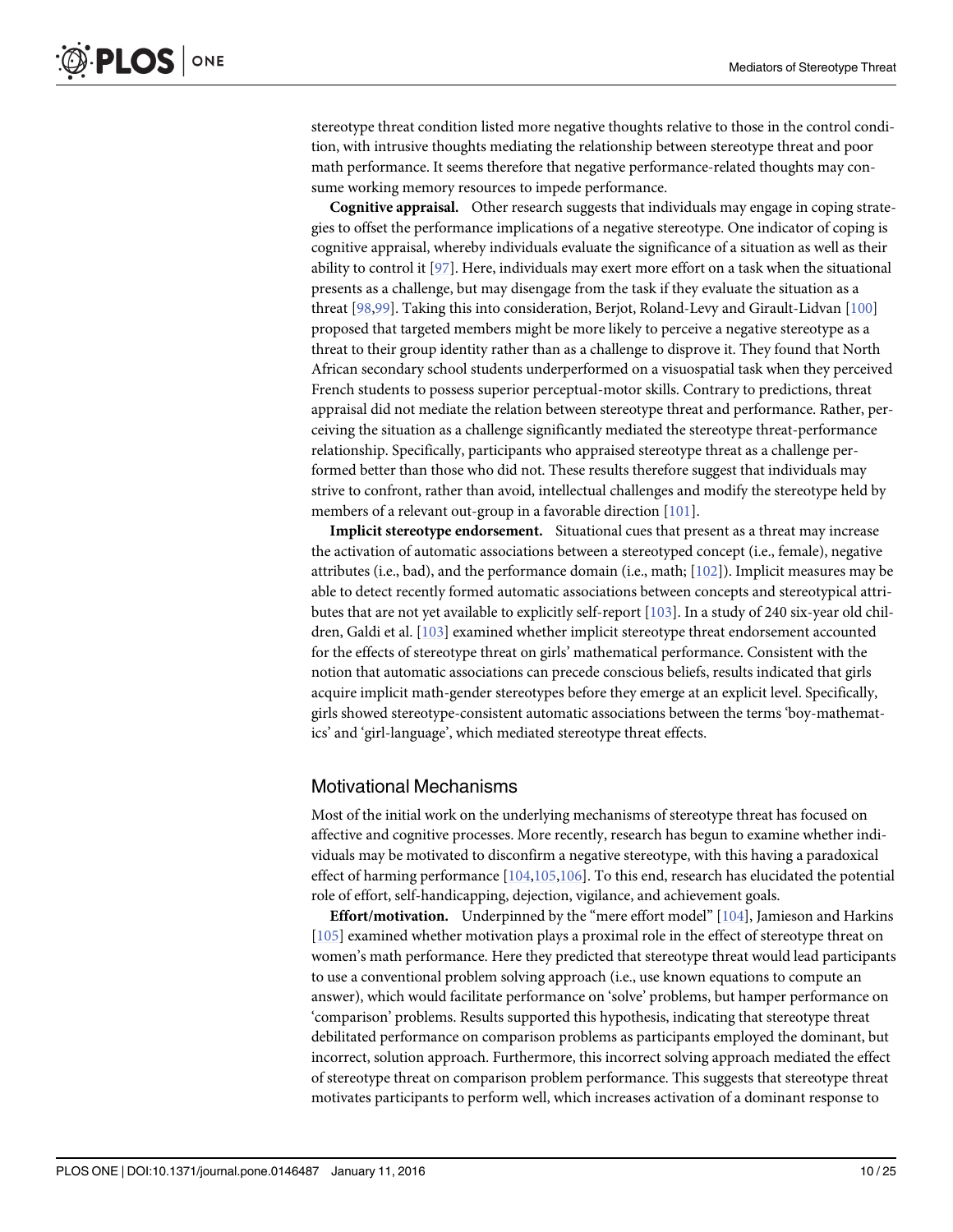<span id="page-10-0"></span>the task. However, as this dominant approach does not always guarantee success, the work indicates that different problem solving strategies may determine whether a person underperforms on a given task [[105,107\]](#page-23-0).

Stereotype threat may have differential effects on effort dependent on the prime utilized [\[27](#page-20-0)]. For example, Skorich et al. [\[27\]](#page-20-0) examined whether effort mediated the effects of implicit and explicit stereotypes on provisional drivers' performance on a hazard perception test. Participants in the implicit prime condition ticked their driving status (provisional, licensed) on a questionnaire, whereas participants in the explicit prime condition were provided with stereotypes relating to the driving ability of provisional licensees. Results revealed that participants detected more hazards when they were primed with an explicit stereotype relative to an implicit stereotype. Mediational analyses showed that whilst increased effort mediated the effects of an implicit stereotype on performance, decreased effort mediated the effects of an explicit stereotype prime. Research also indicates that reduced effort mediates the effects of an explicit stereotype on older adults' memory recall [[18](#page-19-0)]. Taken together, these results suggest that implicit stereotype primes may lead to increased effort as participants aim to disprove the stereotype, whereas explicit stereotype threat primes may lead to decreased effort as participants self-handicap [[27\]](#page-20-0). Nevertheless, other studies utilizing self-reported measures of effort have resulted in non-significant findings (Experiment 1 & 2 [\[14\]](#page-19-0); Experiment 4 [[44](#page-20-0)]; Experiment 2 [\[77\]](#page-22-0); Experiment 2, 4 & 5, [\[108](#page-23-0)]).

Self-handicapping. Individuals may engage in self-handicapping strategies to proactively reduce the applicability of a negative stereotype to their performance. Here, people attempt to influence attributions for performance by erecting barriers to their success. Investigating this notion, Stone [[15](#page-19-0)] examined whether self-handicapping mediated the effects of stereotype threat on white athletes' sporting performance. Self-handicapping was measured by the total amount of stereotype-relevant words completed on a word-fragment task. Results indicated that white athletes practiced less when they perceived their ability on a golf-putting task to be diagnostic of personal ability, thereby confirming a negative stereotype relating to 'poor white athleticism'. Moreover, these athletes were more likely to complete the term 'awkward' on a word fragment completion test compared to the control condition. Mediation analyses revealed that the greater accessibility of the term 'awkward' partially mediated the effects of stereotype threat on psychological disengagement and performance. The authors suggest that stereotype threat increased the accessibility of thoughts related to poor athleticism to inhibit athletes' practice efforts. However, a limitation of this research is that analyses were based on singleitem measures (i.e., the completion of the word 'awkward') rather than total of completed words on the word-fragment test.

Keller  $[109]$  also tested the hypothesis that the salience of a negative stereotype is related to self-handicapping tendencies. Results showed that women who were primed with a group-astarget stereotype underperformed on a mathematical test relative to their control group counterparts. Furthermore, they expressed stronger tendencies to search for external explanations for their weak performance with this mediating the effects of stereotype threat on performance. Despite these preliminary findings, Keller and Dauenheimer [\[44\]](#page-20-0) were unable to provide support for the notion that self-reported self-handicapping is a significant intermediary between stereotype threat and women's mathematical underperformance.

Dejection. Research on performance expectations suggests that stereotype threat effects may be mediated by goals set by the participants. Extending this work, Keller and Dauenheimer [\[44](#page-20-0)] hypothesized that female participants may make more errors on a mathematical test due to an overly motivated approach strategy. Results indicated that women underperformed when a math test was framed as diagnostic of gender differences (a group-as-target threat). Furthermore, their experiences of dejection were found to mediate the relation between stereotype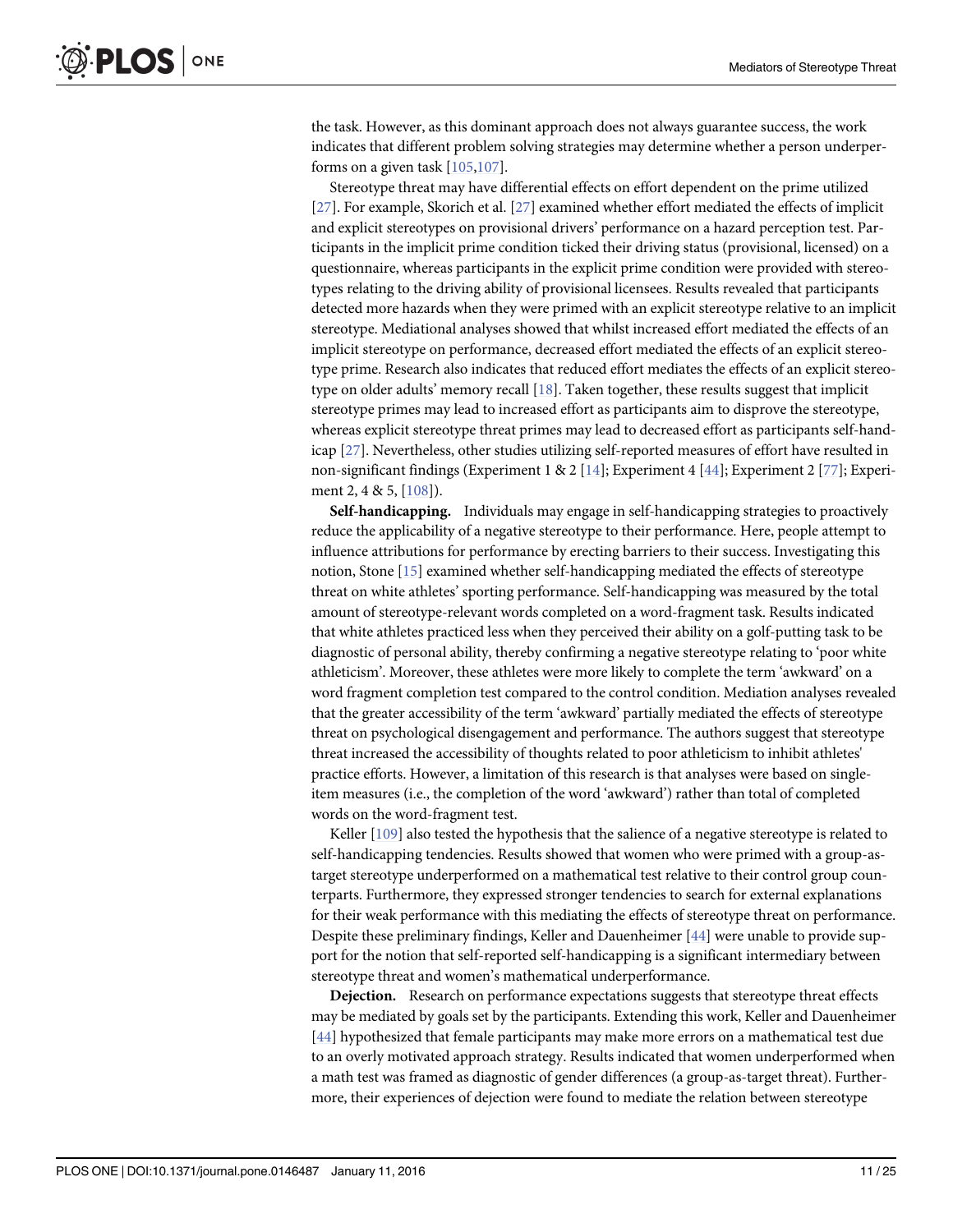<span id="page-11-0"></span>threat and performance. The authors suggest that individuals may be motivated to disconfirm the negative stereotype and thus engage in a promotion focus of self-regulation. However, feelings of failure may elicit an emotional response that resultantly determines underperformance.

Vigilance. In contrast to Keller and Dauenheimer  $[44]$  $[44]$  $[44]$ , Seibt and Förster (Experiment 5; [\[108\]](#page-23-0)) proposed that under stereotype threat, targeted individuals engage in avoidance and vigilance strategies. They predicted that positive stereotypes should induce a promotion focus, leading to explorative and creative processing, whereas negative stereotypes should induce a prevention focus state of vigilance, with participants avoiding errors. Across five experiments, male and female participants were primed with a group-as-target stereotype suggesting that women have better verbal abilities than men. However, rather than showing a stereotype threat effect, results indicated a speed-accuracy trade off with male participants completing an analytical task slower but more accurately than their counterparts in a non-threat control condition. Furthermore, this prevention focus of vigilance was found to partially mediate the effects of stereotype threat on men's analytical abilities (Experiment 5). The authors conclude that the salience of a negative group stereotype elicits a vigilant, risk-averse processing style that diminishes creativity and speed while bolstering analytic thinking and accuracy.

Achievement goals. Achievement goals theory  $[110]$  $[110]$  $[110]$  posits that participants will evaluate their role in a particular achievement context and endorse either performance-focused or performance-avoidance goals. In situations where the chances of success are low, individuals engage in performance-avoidance goals, corresponding to a desire to avoid confirming a nega-tive stereotype. Accordingly, Chalabaev et al. [\[111\]](#page-23-0) examined whether performance avoidance goals mediated the effects of stereotype threat on women's sporting performance. Here, the impact of two self-as-target stereotypes (i.e., poor athletic and soccer ability) on performance were assessed relative to a control condition. Results indicated that women in the athletic ability condition performed more poorly on a dribbling task, but not in the soccer ability condition. Furthermore, although these participants endorsed a performance-avoidance goal, this did not mediate the relationship between stereotype threat and soccer performance.

Highlighting the possible interplay between affective, cognitive and motivation mechanisms, Brodish and Devine [\[112\]](#page-23-0) proffered a multi-mediator model, proposing that anxiety and performance-avoidance goals may mediate the effects of group-as-target stereotype threat on women's mathematical performance. Achievement goals were measured by whether participants endorsed performance-avoidant (the desire to avoid performing poorly) or approach goals (trying to outperform others). Results indicated that women under stereotype threat solved fewer mathematical problems relative to those in a control condition. Mediation analyses revealed that performance avoidance goals and anxiety sequentially mediated women's mathematical performance. That is, stereotype threatened women were motivated to avoid failure, which in turn heightened anxiety and influenced underperformance. [Table 2](#page-12-0) summarizes the articles reviewed and details their key findings and respective methodologies. See [S2 Table](#page-18-0) for overview of significant mediational findings.

## **Discussion**

The current review evaluated empirical support for the mediators of stereotype threat. Capitalizing on the multi-threat framework  $[31]$  $[31]$ , we distinguished between self-relevant and grouprelevant stereotype threats to examine the extent to which these are mediated by qualitatively distinct mechanisms and imperil diverse stigmatized populations. On the whole, the results of the current review indicate that experiences of stereotype threat may increase individuals' feelings of anxiety, negative thinking and mind-wandering which deplete the working memory resources required for successful task execution. Research documents further that individuals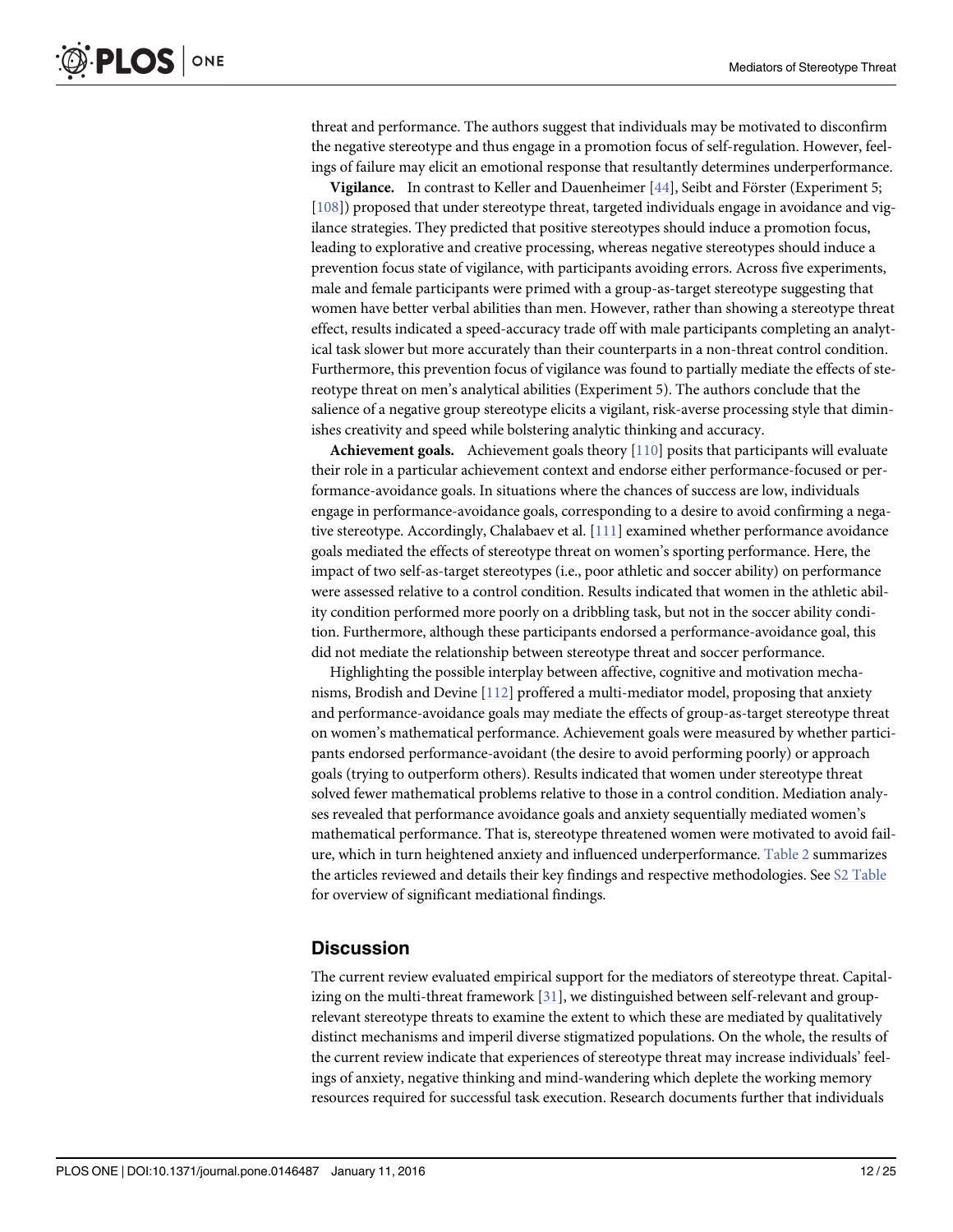<span id="page-12-0"></span>

| Authors                                                     | <b>Hypothesized</b><br><b>Mediator</b>                        | <b>Mediator Method</b>                                                                       | <b>Dependent</b><br>Variable                                                               | Population                                                | <b>Conditions</b>                                                                          | <b>Stereotype</b><br>threat prime | <b>Mediation</b><br>findings                                        |
|-------------------------------------------------------------|---------------------------------------------------------------|----------------------------------------------------------------------------------------------|--------------------------------------------------------------------------------------------|-----------------------------------------------------------|--------------------------------------------------------------------------------------------|-----------------------------------|---------------------------------------------------------------------|
| Steele &<br>Aronson <sup>[3]</sup> ,<br><b>Experiment 2</b> | Anxiety                                                       | State-trait anxiety<br>index                                                                 | <b>Verbal GRE</b>                                                                          | 20 black and 20<br>white females                          | 2 conditions: 1),<br>stereotype threat<br>or control                                       | Self-as-target                    | None                                                                |
| Spencer et al.<br>[11], Experiment<br>3                     | Evaluation<br>apprehension;<br>Anxiety; Self-<br>efficacy     | State-trait anxiety<br>index, evaluation<br>apprehension<br>questionnaire,                   | Math portion of<br>Graduate<br>Management<br>Test (GMAT)                                   | 67<br>undergraduates<br>$(31 \text{ male})$               | 2 conditions; 1),<br>stereotype threat,<br>2), control                                     | Group-as-<br>target               | None                                                                |
| Aronson et al.<br>[14], Experiment                          | Anxiety; Effort                                               | State-trait anxiety<br>inventory and<br>effort<br>questionnaire                              | 18 (GRE) math<br>questions                                                                 | 23 male<br>undergraduates                                 | 2 conditions: 1),<br>stereotype threat;<br>2), control                                     | Group-as-<br>target               | None                                                                |
| Aronson et al.<br>[14], Experiment<br>2                     | Anxiety; Effort;<br>Evaluation<br>apprehension                | State-trait anxiety<br>inventory, Effort<br>and performance<br>expectancies<br>questionnaire | 15 GRE math<br>questions                                                                   | 75 white male<br>undergraduates                           | 2 conditions: 1),<br>stereotype threat;<br>2), control                                     | Group-as-<br>target               | None                                                                |
| Stone [15]                                                  | Self-<br>handicapping;<br>Anxiety                             | Word-fragment<br>completion task,<br>situational anxiety<br>questionnaire                    | Athletic ability;<br>golf-putting                                                          | 38 Hispanic and<br>36 Caucasian<br>undergraduates         | 2 conditions; 1),<br>high stereotype<br>threat; $2$ ), low<br>stereotype threat            | Self-as-target                    | Self-<br>handicapping:<br>Partial Anxiety:<br>None                  |
| Hess et al. [18]                                            | Anxiety; Effort                                               | Memory anxiety<br>questionnaire;<br>strategy use<br>(clustered recall)                       | 30-item free<br>recall task                                                                | 48 young (22<br>male) and 48<br>older adults (25<br>male) | 3 conditions: 1),<br>negative<br>stereotype; 2),<br>positive<br>stereotype; 3),<br>control | Group-as-<br>target               | Anxiety: None<br>Effort:<br>Complete                                |
| Skorich et al.<br>[27]                                      | Effort                                                        | Effort measured<br>by number of<br>false positives on<br>test of hazard<br>perception        | Hazard<br>perception task                                                                  | 84<br>undergraduates<br>$(49$ males)                      | 3 conditions; 1),<br>explicit threat; 2),<br>categorization<br>threat; 3), control         | Self-as-target                    | Complete                                                            |
| Bosson et al.<br>[29]                                       | Anxiety;<br>Evaluation<br>apprehension                        | Anxiety scale<br>Observed non-<br>verbal anxiety                                             | Childcare<br>(interpersonal<br>skills)                                                     | 72 male students                                          | 2 conditions: 1),<br>stereotype threat;<br>2), control                                     | Group-as-<br>target               | Non-verbal<br>anxiety:<br>Complete Self-<br>report anxiety:<br>None |
| Hess et al. [32]                                            | Working<br>memory;<br>Anxiety;<br>Performance<br>expectations | State anxiety<br>scale and<br>predicted recall<br>task                                       | Computation<br>span task (math<br>equations), free<br>recall task.                         | 103 older adults<br>$(52 \text{ male})$                   | 2 conditions; 1),<br>stereotype threat;<br>2), control                                     | Group-as-<br>target               | Performance<br>expectations:<br>Complete<br>Others: None            |
| Appel et al. [43],<br><b>Experiment 4</b>                   | Performance<br>expectancies;<br>Effort                        | Self-report<br>expectancy scale;<br>two-item self-<br>report effort scale                    | Ability to judge<br>encyclopedia<br>entries                                                | Female STEM<br>majors                                     | 3 conditions: 1).<br>stereotype threat,<br>2), positive<br>stereotype, 3),<br>control      | Group-as-<br>target               | None                                                                |
| Keller &<br>Dauenheimer<br>$\left 44\right $                | Dejection;<br>Anxiety; Self-<br>handicapping                  | Anxiety and<br>regulatory focus<br>questionnaire                                             | 26 math<br>problems                                                                        | 74 secondary<br>school students<br>$(39 \text{ male})$    | 2 conditions: 1),<br>stereotype threat;<br>2), control                                     | Group-as-<br>target               | Dejection:<br>Complete<br><b>Others: None</b>                       |
| Tempel &<br>Neumann, [71]                                   | Anxiety                                                       | TAI-G anxiety<br>questionnaire                                                               | 8 arithmetic<br>problems from<br>the program for<br>international<br>student<br>assessment | 63 female<br>undergraduates                               | 2 conditions; 1),<br>stereotype threat;<br>2), stereotype<br>denial                        | Uncategorized                     | None                                                                |

#### [Table 2.](#page-11-0) Summary of stereotype threat literature examining mediational variables with key methodologies and findings.

(Continued)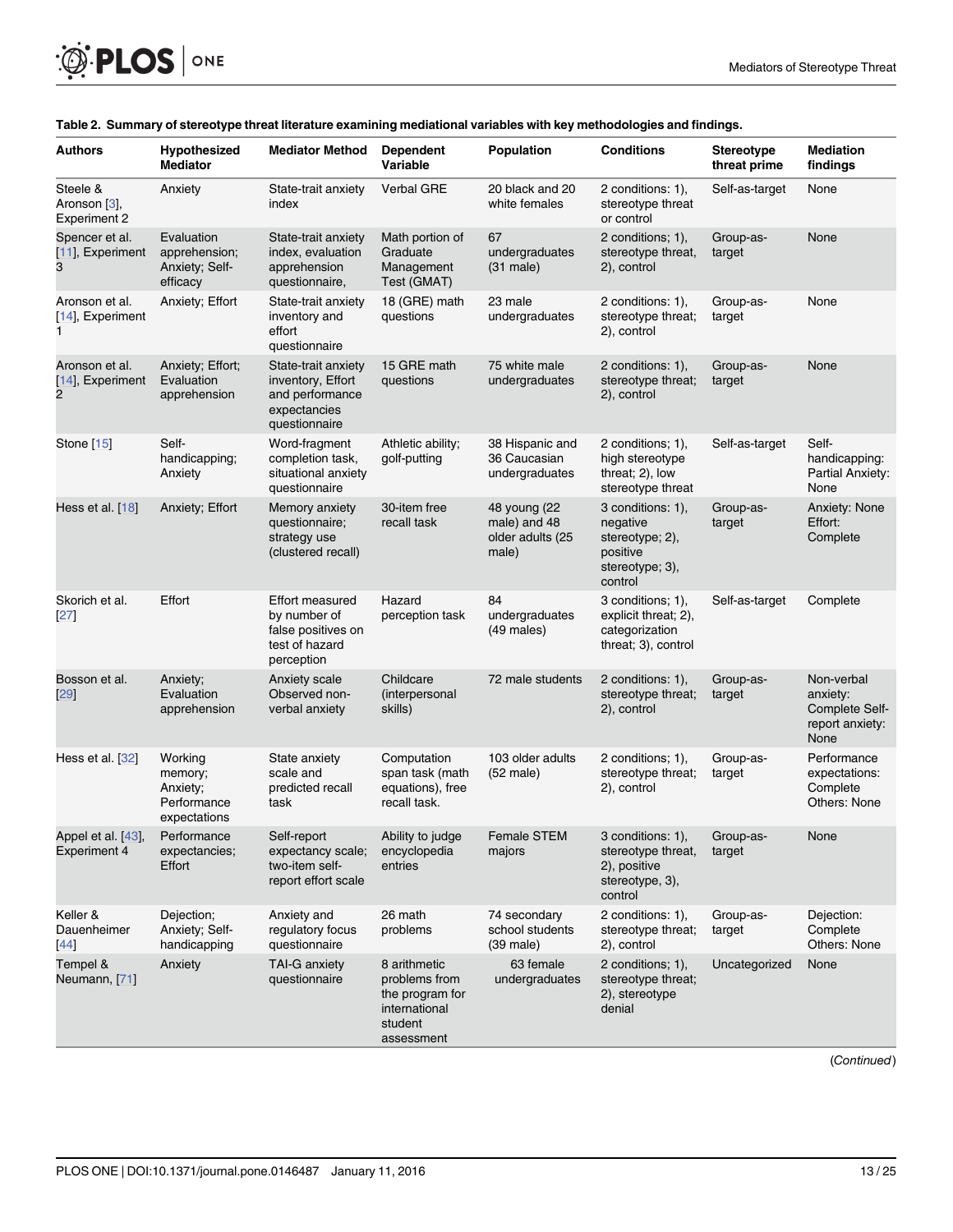#### Table 2. (Continued)

 $\mathcal{D}$  PLOS  $\vert$  one

| <b>Authors</b>                                      | <b>Hypothesized</b><br><b>Mediator</b>                                                 | <b>Mediator Method</b>                                                                                      | <b>Dependent</b><br>Variable                        | Population                                                              | <b>Conditions</b>                                                                                                     | Stereotype<br>threat prime | <b>Mediation</b><br>findings                   |
|-----------------------------------------------------|----------------------------------------------------------------------------------------|-------------------------------------------------------------------------------------------------------------|-----------------------------------------------------|-------------------------------------------------------------------------|-----------------------------------------------------------------------------------------------------------------------|----------------------------|------------------------------------------------|
| Mayer &<br>Hanges [72]                              | Anxiety;<br>Cognitive<br>interference;<br>Self-efficacy;<br>Evaluation<br>apprehension | State anxiety,<br>self-efficacy and<br>evaluation<br>apprehension<br>questionnaires,                        | Raven APM<br>Cognitive test                         | 60 African<br>American and 90<br>White<br>undergraduates<br>$(55$ male) | 2 conditions; 1),<br>stereotype threat;<br>2), control                                                                | Self-as-target             | None                                           |
| Chung et al.<br>73                                  | Anxiety; Specific<br>self-efficacy                                                     | State anxiety and<br>self-efficacy<br>questionnaire                                                         | Promotion<br>performance<br>exam                    | 150 job<br>applicants (134<br>male)                                     | Within<br>participants field<br>design                                                                                | Uncategorized              | Complete<br>(sequential)                       |
| Mrazek et al.<br>[74], Experiment<br>2              | Mind-wandering;<br>Anxiety                                                             | <b>Dundee State</b><br><b>Stress</b><br>questionnaire;<br>Sustained<br>Attention to<br><b>Response Task</b> | 30 GRE math<br>problems                             | 72 female<br>undergraduates                                             | 2 conditions: 1),<br>stereotype threat;<br>2), control                                                                | Group-as-<br>target        | Complete<br>(sequential)                       |
| Laurin <sup>[75]</sup>                              | Somatic and<br>cognitive anxiety                                                       | Competitive state<br>anxiety inventory<br>and cognitive<br>anxiety                                          | Motor<br>performance; 10<br>free throws             | 161 French high<br>school students                                      | 3 conditions: 1),<br>female<br>stereotype threat;<br>$2$ ), male<br>stereotype threat;<br>3), control                 | Group-as-<br>target        | Somatic<br>anxiety: Partial<br>Cognitive: None |
| Gerstenberg<br>et al. [76],<br><b>Experiment 3</b>  | Anxiety; Self-<br>concept                                                              | German test<br>anxiety scale and<br>IAT                                                                     | 20 math<br>problems                                 | 156 female<br>undergraduates                                            | 2 conditions: 1),<br>subtle stereotype<br>threat; 2), control                                                         | Group-as-<br>target        | Moderated-<br>mediation                        |
| McKown &<br>Weinstein, [77],<br><b>Experiment 2</b> | Anxiety; Effort;<br>Self-appraised<br>performance                                      | Cognitive,<br>physiological and<br>affective anxiety<br>scale.                                              | Alphabet and<br>word task                           | 202 elementary<br>school children                                       | 2 conditions: 1),<br>stereotype threat;<br>2), control                                                                | Self-as-target             | None                                           |
| Keller &<br>Sekaquaptewa<br><u>78</u>               | Individuation<br>tendencies                                                            | 24-item self-<br>construal<br>questionnaire                                                                 | 20-item spatial<br>ability task                     | 71 female<br>students                                                   | 2 conditions: 1),<br>imagined solo<br>status, 2),<br>imagined non-<br>solo status                                     | Group-as-<br>target        | Partial                                        |
| O'Brien &<br>Crandall [79]                          | Evaluation<br>apprehension                                                             | Evaluation<br>apprehension<br>questionnaire                                                                 | 3 difficult, easy<br>and persistence<br>math tests. | 164<br>undergraduates<br>$(105 \text{ male})$                           | 2 conditions: 1),<br>stereotype threat;<br>2), control                                                                | Group-as-<br>target        | None                                           |
| Cadinu et al.<br>[80], Experiment<br>1              | Performance<br>expectancies                                                            | Bar graph of<br>performance<br>expectancies                                                                 | 7 difficult math<br>problems                        | 95 female<br>undergraduates                                             | 3 conditions: 1).<br>positive<br>stereotype, 2),<br>negative<br>stereotype, 3),<br>control                            | Group-as-<br>target        | Partial                                        |
| Cadinu et al.<br>[80], Experiment<br>$\overline{2}$ | Performance<br>expectancies                                                            | Bar graph of<br>performance<br>expectancies                                                                 | 8 sentence-<br>completion items                     | 100 African-<br>American soldiers<br>$(81 \text{ male})$                | 4 conditions: 1),<br>American/<br>Negative; 2),<br>American/<br>Positive, 3)<br>Black/Negative;<br>4), Black/Positive | Group-as-<br>target        | Partial                                        |
| Rosenthal et al.<br>[81], Experiment<br>2           | Performance<br>expectations                                                            | Two self-report<br>items                                                                                    | 10 GCSE math<br>problems                            | 48 female<br>undergraduates                                             | 4 shared<br>characteristic<br>conditions: 1),<br>physical, 2), non-<br>academic, 3),<br>academic, 4),<br>control      | Group-as-<br>target        | Partial                                        |

(Continued)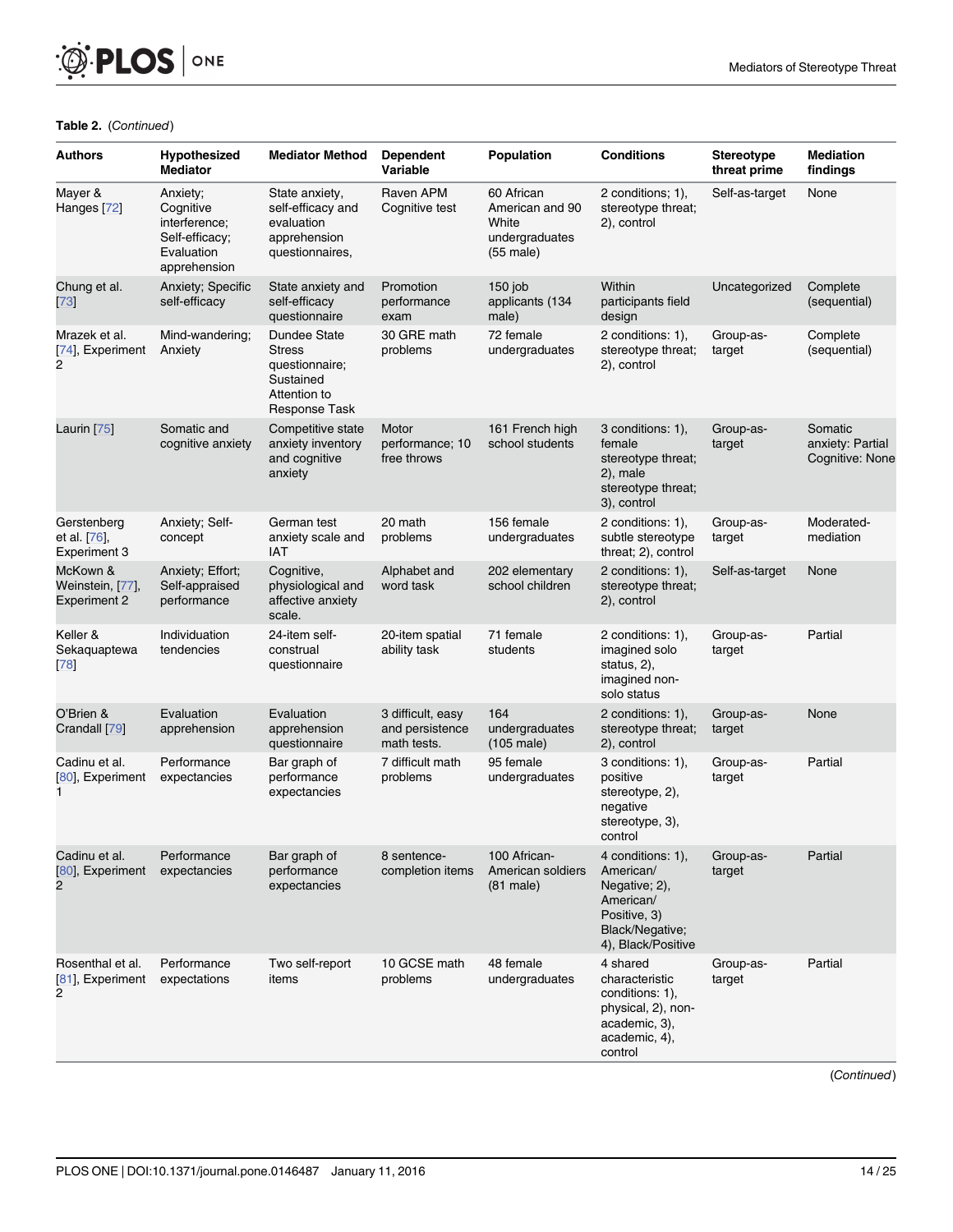#### Table 2. (Continued)

| <b>Authors</b>                                   | <b>Hypothesized</b><br><b>Mediator</b>   | <b>Mediator Method</b>                                             | <b>Dependent</b><br>Variable                                                         | <b>Population</b>                                      | <b>Conditions</b>                                                                                               | <b>Stereotype</b><br>threat prime | <b>Mediation</b><br>findings                 |
|--------------------------------------------------|------------------------------------------|--------------------------------------------------------------------|--------------------------------------------------------------------------------------|--------------------------------------------------------|-----------------------------------------------------------------------------------------------------------------|-----------------------------------|----------------------------------------------|
| Sekaquaptewa<br>& Thompson,<br>[82]              | Performance<br>expectancies              | Performance<br>expectancies<br>questionnaire                       | Oral math exam                                                                       | 157<br>undergraduates<br>$(77$ male)                   | 2 conditions; 1),<br>stereotype threat;<br>2), control                                                          | Group-as-<br>target               | None                                         |
| Leyens et al.<br>83                              | Explicit<br>stereotype<br>endorsement    | Stereotype<br>acceptance<br>questionnaire                          | Lexical decision<br>task, valence<br>judgment task<br>and affective<br>decision task | 50<br>undergraduates<br>$(26$ males)                   | 2 conditions: 1),<br>stereotype threat;<br>2), control                                                          | Group-as-<br>target               | None                                         |
| Beaton et al.<br>[84]                            | Stereotype<br>activation                 | Word-fragment<br>completion task                                   | 9 GMAT and<br><b>GRE</b> questions                                                   | 66 French-<br>Canadian female<br>undergraduates        | 3 conditions: 1),<br>solo; 2), non-<br>solo; 3), control                                                        | Group-as-<br>target               | None                                         |
| Schmader &<br>Johns [89],<br><b>Experiment 3</b> | Working memory                           | Vowel-counting<br>and operation<br>span task                       | 30 GRE math<br>problems                                                              | 31 female<br>undergraduates                            | 2 conditions; 1),<br>stereotype threat;<br>2), control                                                          | Group-as-<br>target               | Complete                                     |
| Johns et al.<br>[90], Experiment<br>3            | Emotion<br>regulation;<br>Working memory | State anxiety, re-<br>appraisal and<br>reading-span task           | 30 GRE math<br>problems                                                              | 61 Caucasian<br>female<br>undergraduates               | 2 conditions: 1),<br>stereotype threat;<br>2), control                                                          | Uncategorized                     | Complete                                     |
| Rydell et al.<br>[92], Experiment<br>2           | <b>Identity</b><br>Accessibility         | Identity<br>accessibility task                                     | 10 GRE math<br>problems                                                              | 98 female<br>undergraduates                            | 4 conditions: 1),<br>gender identity,<br>2), college<br>identity, 3),<br>multiple<br>identities, 4),<br>control | Group-as-<br>target               | Complete                                     |
| Rydell et al.<br>[92], Experiment<br>3           | Working memory                           | Verbal vowel<br>counting task                                      | 10 GRE math<br>problems                                                              | 57 female<br>undergraduates                            | 4 conditions: 1),<br>gender identity,<br>2), college<br>identity, 3),<br>multiple<br>identities, 4),<br>control | Group-as-<br>target               | Complete                                     |
| Rydell et al.<br>[93], Experiment<br>1           | Updating;<br>Shifting;<br>Inhibition     | Stroop task,<br>letter-memory<br>task, number-<br>letter task      | Modular math<br>test                                                                 | 168<br>undergraduates<br>$(93 \text{ male})$           | 2 conditions; 1),<br>stereotype threat;<br>2), control                                                          | Group-as-<br>target               | Updating:<br>Complete<br>Others: None        |
| Rydell et al.<br>[93], Experiment<br>2           | Updating,<br>Shifting,<br>Inhibition     | Stroop task,<br>Keep-track task,<br>color shape task               | 15 GRE Word-<br>math problems                                                        | 90 female<br>undergraduates                            | 2 conditions; 1),<br>stereotype threat;<br>2), control                                                          | Group-as-<br>target               | Updating:<br>Complete<br><b>Others: None</b> |
| Rydell et al.<br>[93], Experiment<br>3           | Updating,<br>Shifting,<br>Inhibition     | Letter-memory<br>task, color-shape<br>task, anti-<br>saccade task. | <b>GRE Word-math</b><br>problems                                                     | 82 female<br>undergraduates                            | 2 conditions; 1),<br>stereotype threat;<br>2), control                                                          | Group-as-<br>target               | Updating:<br>Complete<br>Others: None        |
| Croizet et al.<br>[94]                           | Increased mental<br>load                 | Heart rate<br>variability                                          | Raven APM<br>cognitive test                                                          | 139 college<br>students                                | 2 conditions: 1),<br>stereotype threat;<br>2), control                                                          | Group-as-<br>target               | Complete                                     |
| Logel et al. $[95]$ ,<br>Experiment 2            | Thought<br>suppression                   | Lexical decision<br>task                                           | 20 math<br>problems                                                                  | 71<br>undergraduates<br>$(35 \text{ male})$            | 2 conditions: 1),<br>subtle stereotype<br>threat; 2), control                                                   | Group-as-<br>target               | Partial                                      |
| Cadinu et al.<br>96                              | Negative thinking                        | Thought-listing<br>sentences                                       | 7 GRE math<br>problems                                                               | 60 female<br>undergraduates                            | 2 conditions; 1),<br>stereotype threat;<br>2), control                                                          | Group-as-<br>target               | Complete                                     |
| Berjot et al.<br>100                             | Cognitive<br>appraisals<br>(challenge)   | State primary<br>appraisal<br>questionnaire                        | Visuospatial<br>performance:<br>Ray figure                                           | 92 French<br>secondary school<br>students (53<br>male) | 2 conditions: 1),<br>stereotype threat;<br>2), control                                                          | Group-as-<br>target               | Complete                                     |

(Continued)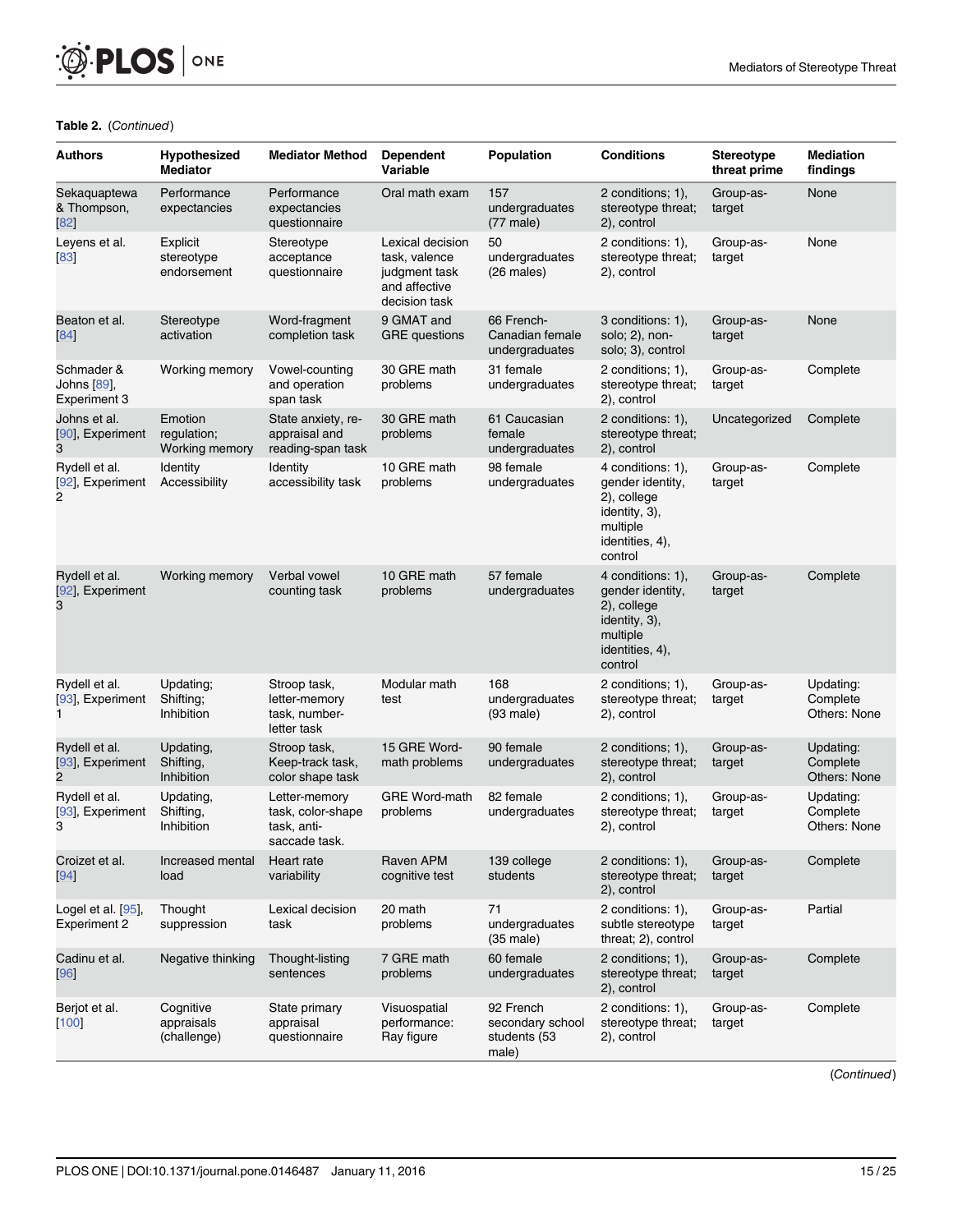#### Table 2. (Continued)

| <b>Authors</b>                                  | Hypothesized<br><b>Mediator</b>                                         | <b>Mediator Method</b>                                                                                    | <b>Dependent</b><br>Variable                                        | Population                                    | <b>Conditions</b>                                                                                                         | <b>Stereotype</b><br>threat prime | <b>Mediation</b><br>findings           |
|-------------------------------------------------|-------------------------------------------------------------------------|-----------------------------------------------------------------------------------------------------------|---------------------------------------------------------------------|-----------------------------------------------|---------------------------------------------------------------------------------------------------------------------------|-----------------------------------|----------------------------------------|
| Galdi et al. [103]                              | Implicit<br>stereotype<br>endorsement                                   | Implicit<br><b>Association Test</b><br>(IAT)                                                              | Math test                                                           | 276 first grade<br>children (133<br>male)     | 3 conditions: 1),<br>stereotype-<br>consistent; 2),<br>inconsistent; 3),<br>control                                       | Group-as-<br>target               | Complete                               |
| Jamieson &<br>Harkins [105]                     | Effort                                                                  | Coded solving<br>techniques                                                                               | 30 GRE math<br>problems                                             | 76 female<br>undergraduates                   | 2 conditions; 1).<br>stereotype threat;<br>2), control                                                                    | Group-as-<br>target               | Complete                               |
| Seibt & Förster<br>[108]<br><b>Experiment 2</b> | Motivation;<br>Expectancy                                               | Motivation and<br>performance<br>expectancies<br>questionnaire                                            | Word-selection<br>task                                              | 60<br>undergraduates<br>students (29<br>male) | 2 conditions; 1).<br>stereotype threat;<br>2), control                                                                    | Group-as-<br>target               | None                                   |
| Seibt & Förster<br>[108]<br><b>Experiment 4</b> | Motivation,<br>expectancy;<br>Mood; Liking for<br>task                  | Motivation,<br>expectancies,<br>mood and liking<br>questionnaires                                         | 4 reasoning<br><b>GRE</b> problems<br>and brick task                | 28 German<br>undergraduates                   | 2 conditions: 1),<br>positive<br>stereotype; 2),<br>negative<br>stereotype                                                | Group-as-<br>target               | None                                   |
| Seibt & Förster<br>[108]<br><b>Experiment 5</b> | Vigilance;<br>Motivation;<br>Expectancy;<br>Mood; Liking of<br>the task | Self-report<br>eagerness and<br>vigilance<br>strategies.<br>motivation and<br>expectancy<br>questionnaire | Analytic<br>reasoning GRE<br>problems and<br>categorization<br>task | 42<br>undergraduates                          | 3 conditions; 1),<br>positive<br>stereotype; 2),<br>negative<br>stereotype; 3),<br>control                                | Group-as-<br>target               | Vigilance:<br>Partial                  |
| Keller [109]                                    | Self-<br>handicapping                                                   | 2-item self-<br>handicapping<br>questionnaire                                                             | 20 math<br>problems                                                 | 75 German<br>secondary school<br>students     | 2 conditions: 1),<br>stereotype threat;<br>2), control                                                                    | Group-as-<br>target               | Dejection:<br>Complete<br>Others: None |
| Chalabaev et al.<br>1111                        | Achievement<br>goals                                                    | Achievement<br>goals<br>questionnaire for<br>sports                                                       | Ability to dribble<br>soccer ball<br>through slalom<br>course       | 51 female soccer<br>players                   | 3 conditions: 1).<br>Athletic ability<br>stereotype threat;<br>2), Technical<br>ability stereotype<br>threat; 3), control | Self-as-target                    | None                                   |
| Brodish &<br>Devine [112]                       | Performance<br>Goals; Anxiety                                           | State anxiety and<br>performance<br>goals scale                                                           | 20 GRE math<br>problems                                             | 101 female<br>undergraduates                  | 2 conditions: 1).<br>stereotype threat;<br>2), control                                                                    | Group-as-<br>target               | Complete                               |

doi:10.1371/journal.pone.0146487.t002

may be motivated to disconfirm the negative stereotype and engage in efforts to suppress stereotypical thoughts that are inconsistent with task goals. However, many of the mediators tested have resulted in varying degrees of empirical support. Below we suggest that stereotype threat may operate in distinct ways dependent on the population under study, the primes utilized, and the instruments used to measure mediation and performance.

Previous research has largely conceptualized stereotype threat as a singular construct, experienced similarly by individuals and groups across situations [\[31,](#page-20-0)[55](#page-21-0)]. Consequently, research has overlooked the possibility of multiple forms of stereotype threats that may be implicated through concerns to an individual's personal or social identity  $[31]$ . This is highlighted in the present review, as the majority of stereotype threat studies employed a group-as-target prime. Here stereotype threat is typically instantiated to highlight that stereotype-consistent performance may confirm, or reinforce, a negative societal stereotype as being a true representation of one's social group [[48](#page-21-0)]. This has led to a relative neglect of situations in which individuals may anticipate that their performance may be indicative of personal ability [[31](#page-20-0),[55](#page-21-0)].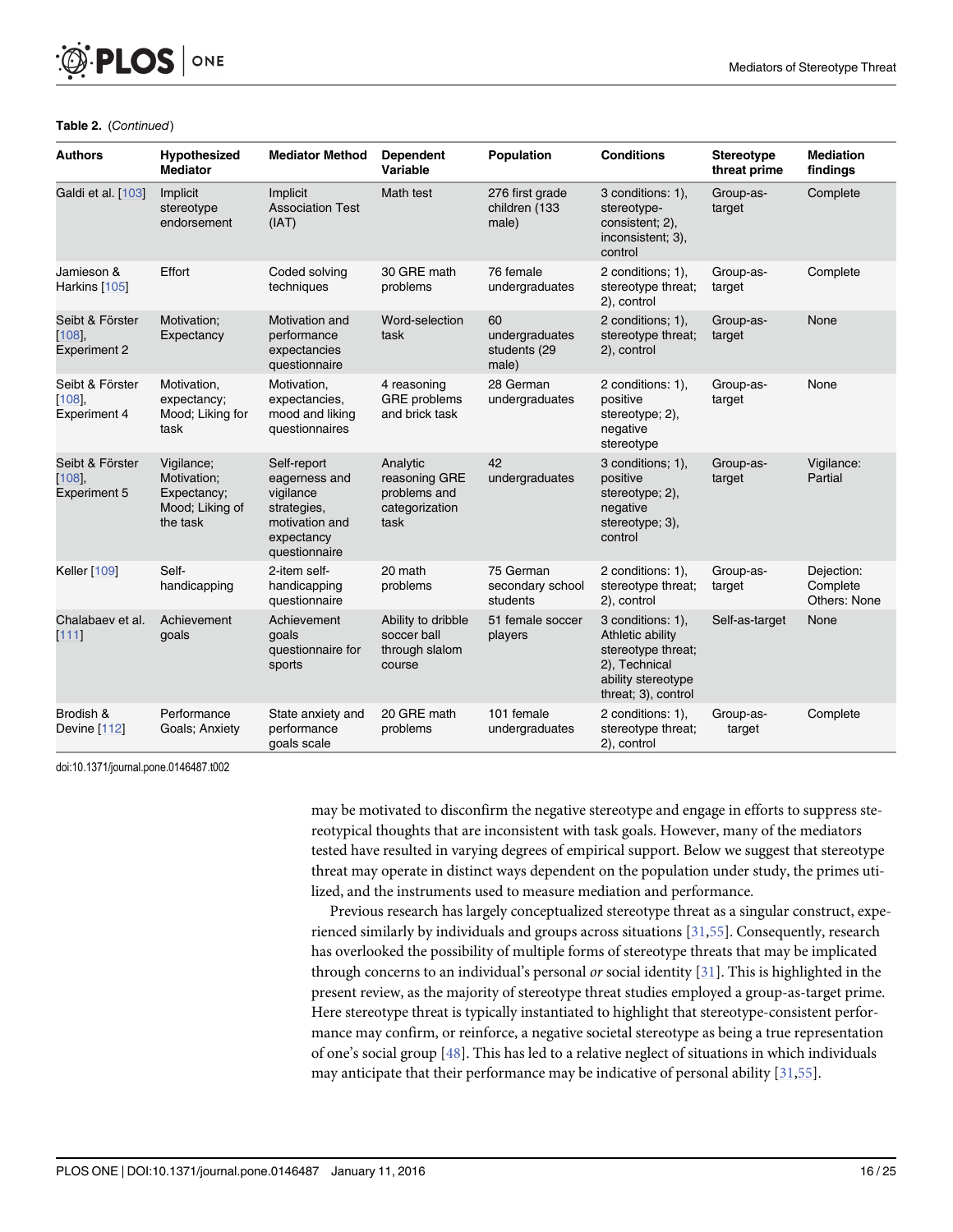Similar processes such as arousal, deficits in working memory, and motivation may be triggered by self-as-target and group-as-target stereotype threats. However, it is important to note that the experiences of these stereotype threats may be fundamentally distinct  $[31]$ . That is, deficits in working memory under self-as-target stereotype threat may be evoked by negative thoughts relating to the self (i.e., ruining one's opportunities, letting oneself down). Conversely, group-based intrusive thoughts may mediate the effects of group-as-target threat on performance as individuals view their performance in line with their social group (i.e., confirming a societal stereotype, letting the group down) [\[31\]](#page-20-0). Moreover, research suggests that when a group-based stereotype threat is primed, individuals dissociate their sense of self from the negatively stereotyped domain [\[78\]](#page-22-0). Yet, this may be more unlikely when an individual experiences self-as-target stereotype threat as their personal ability is explicitly tied to a negative stereotype that governs their ingroup. As such, the activation of a group-based stereotype may set in motion mechanisms that reflect a protective orientation of self-regulation, whereas self-relevant knowledge may heighten self-consciousness. To date, however, research has not explicitly distinguished between self-as-target and group-as-target stereotype threat in the elucidation of mediating variables. Future research would therefore benefit from a systematic investigation of how different stereotype threats may hamper performance in qualitatively distinguishable ways. One way to investigate the hypotheses set out here would be to allow participants to spontaneously report their experiences under self-as-target and group-as-target stereotype threat, and to examine differences in the content of participants' thoughts as a function of these different primes.

In a similar vein, different mechanisms may mediate the effects of blatant and subtle stereotype threat effects on performance [\[27](#page-20-0)[,58,](#page-21-0)[111](#page-23-0)]. Blatant threat manipulations explicitly inform participants of a negative stereotype related to performance (e.g.,  $[3,11]$ ), whereas placing stigmatized group members in a situation in which they have minority status may evoke more subtle stereotype threat [[78,82](#page-22-0)]. Providing evidence consistent with this notion, Sekaquaptewa and Thompson [[82](#page-22-0)] found that performance expectancies partially mediated the effects of solo status, but not stereotype threat on performance. These results suggest that women may make comparative judgments about their expected performance when they are required to undertake an exam in the presence of out-group members, yet may not consciously recognize how a negative stereotype can directly impair performance. Further research suggests that working memory may mediate the effects of subtle stereotype threat cues on performance as individuals attend to situational cues that heighten the salience of a discredited identity [[88](#page-22-0)[,94](#page-23-0)]. Alternatively, motivation may mediate the effects of blatant stereotype threat as individuals strive to disprove the negative stereotype [\[27,44,](#page-20-0)[58,](#page-21-0)[108](#page-23-0)]. Although stereotype threat effects appear to be robust [\[30\]](#page-20-0), it is plausible that these distinct manipulations diverge in the nature, the focus, and the intensity of threat they produce and may therefore be mediated by different mechanisms [\[31](#page-20-0)].

It is also conceivable that different groups are more susceptible to certain types of stereotype threat [\[13,](#page-19-0)[31,](#page-20-0)[56](#page-21-0)]. For example, research indicates that women's performance on a social cognition task was influenced to a greater extent by implicit gender-related stereotypes, whereas men were more vulnerable to explicit stereotype threat [\[13\]](#page-19-0). Further research suggests that populations who tend to have low group identification (e.g., those with a mental illness or obesity) are more susceptible to self-as-target threats. Conversely, populations with high group identification, such as individuals of a certain ethnicity, gender or religion are more likely to experience group-as-target threats [\[56\]](#page-21-0). Whilst this highlights the role of moderating variables that heighten individuals' susceptibility to stereotype threat, it also suggests that individuals may experience stereotype threat in different ways, dependent on their stigmatized identity.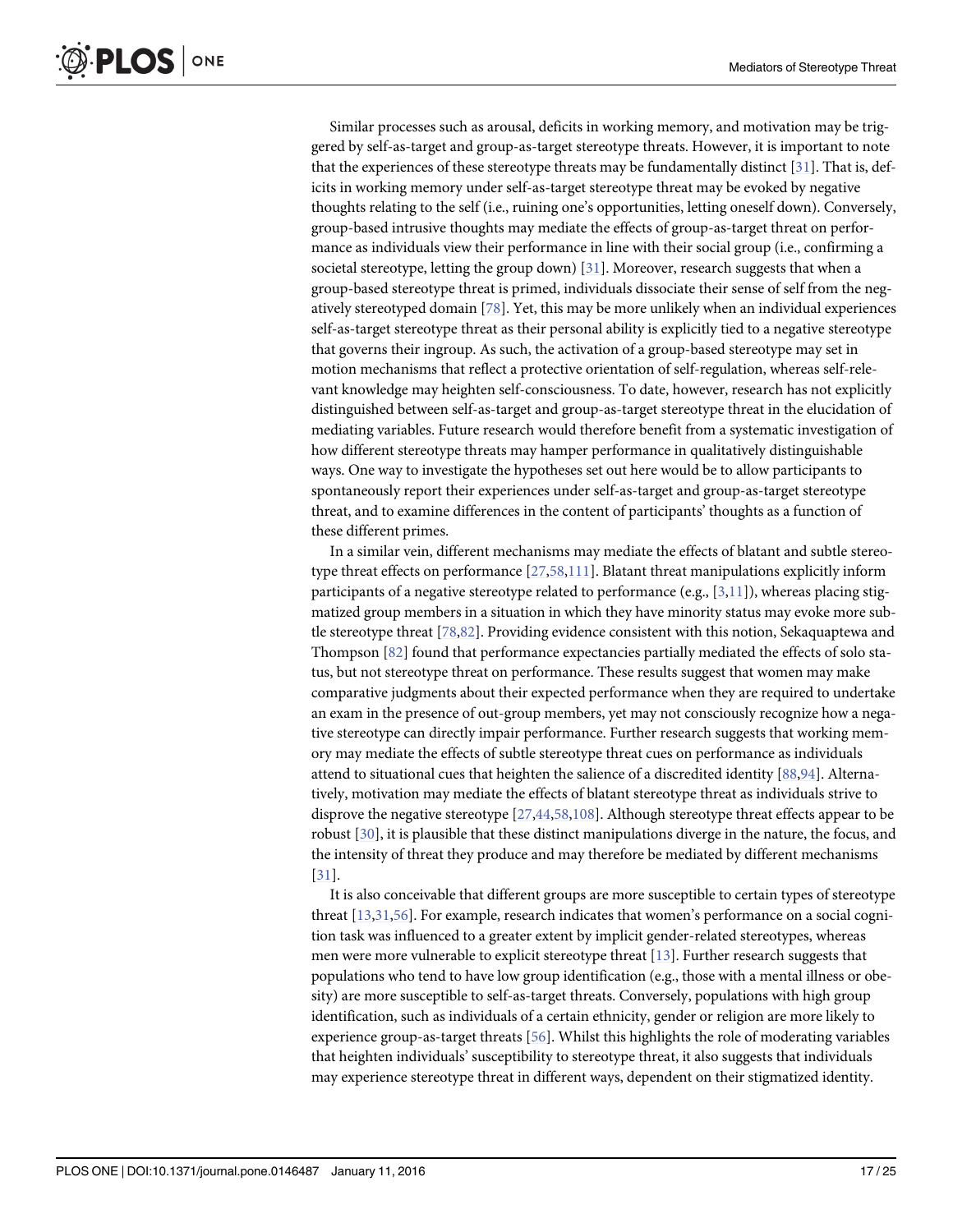<span id="page-17-0"></span>This may explain why some variables (e.g., anxiety, self-handicapping) that have been found to mediate the effects of stereotype threat on some groups have not emerged in other populations.

Finally, it is conceivable that diverse mediators account for the effects of stereotype threat on different performance outcomes. For example, although working memory is implicated in tasks that typically require controlled processing, it is not required for tasks that rely more on automatic processes  $[24,58,93]$  $[24,58,93]$  $[24,58,93]$  $[24,58,93]$  $[24,58,93]$ . In line with this notion, Beilock et al.  $[24]$  found that experts' golf putting skills were harmed under stereotype threat when attention was allocated to automatic processes that operate usually outside of working memory. This suggests that well-learned skills may be hampered by attempts to bring performance back under step-by-step control. Conversely, skills such as difficult math problem solving appear to involve heavy processing demands and may be harmed when working memory is consumed by a negative stereotype. As such, distinct mechanisms may underpin different threat-related performance outcomes.

# Limitations of Stereotype Threat Research

We now outline methodological issues in current stereotype threat literature with a view to inform the design of future research. First, researchers have predominantly utilized self-report measures in their efforts to uncover the mediating variables of stereotype threat. However, it has long been argued that individuals have limited access to higher order mental processes [\[113,114](#page-23-0)], such as those involved in the evaluation and initiation of behavior [[115,116\]](#page-23-0). Resultantly, participants under stereotype threat may be unable to observe and explicitly report the operations of their own mind [[29](#page-20-0),[114,117,](#page-23-0)[118,119\]](#page-24-0). Consistent with this assertion, Bosson et al. [\[29\]](#page-20-0) found that although stereotype threat heightened individuals' physiological anxiety, the same individuals did not report an awareness of increased anxiety on self-report measures. Participants may thus be mindful of the impression they make on others and engage in selfpresentational behaviors in an effort to appear invulnerable to negative stereotypes [\[29\]](#page-20-0). This is supported by research suggesting that stereotype threatened participants tend not to explicitly endorse stereotypes [\[29,37,](#page-20-0)[83,84](#page-22-0)] and are more likely to claim impediments to justify poor performance  $[3,14,109]$  $[3,14,109]$ . Moreover, it is possible that stereotype threat processes are non-conscious [\[119\]](#page-24-0) with research indicating that implicit–but not explicit–stereotype endorsement mediates stereotype threat effects [\[103\]](#page-23-0). This suggests that non-conscious processing of stereotype-relevant information may influence the decrements observed in individuals' performance under stereotype threat. Furthermore, this research underscores the greater sensitivity of indirect measures for examining the mediators of stereotype threat. From this perspective, future research may benefit from the use of physiological measures, such as heart rate, cortisol and skin conductance to examine anxiety (c.f.,  $[94,120,121]$  $[94,120,121]$  $[94,120,121]$  $[94,120,121]$ ), the IAT to measure implicit stereotype endorsement [[103](#page-23-0)] and the sustained response to attention task to measure mind-wandering [\[74\]](#page-22-0).

In the investigation of stereotype threat, self-report measures may be particularly susceptible to order effects. For example, Brodish and Devine [[112\]](#page-23-0) found that women reported higher levels of anxiety when they completed a questionnaire before a mathematical test compared to afterwards. This suggests that pre-test anxiety ratings may have reflected participants' uneasiness towards the upcoming evaluative test, with this apprehension diminishing once the test was completed. Research by Logel and colleagues [\[95\]](#page-23-0) provides support for this notion, indicating that women who completed a lexical decision task after a math test were quicker to respond to stereotype-relevant words compared to women who subsequently completed the task. These results exhibit the variability in individuals' emotions under stereotype threat and suggest that they may be unable to retrospectively report on their feelings once the threat has passed. This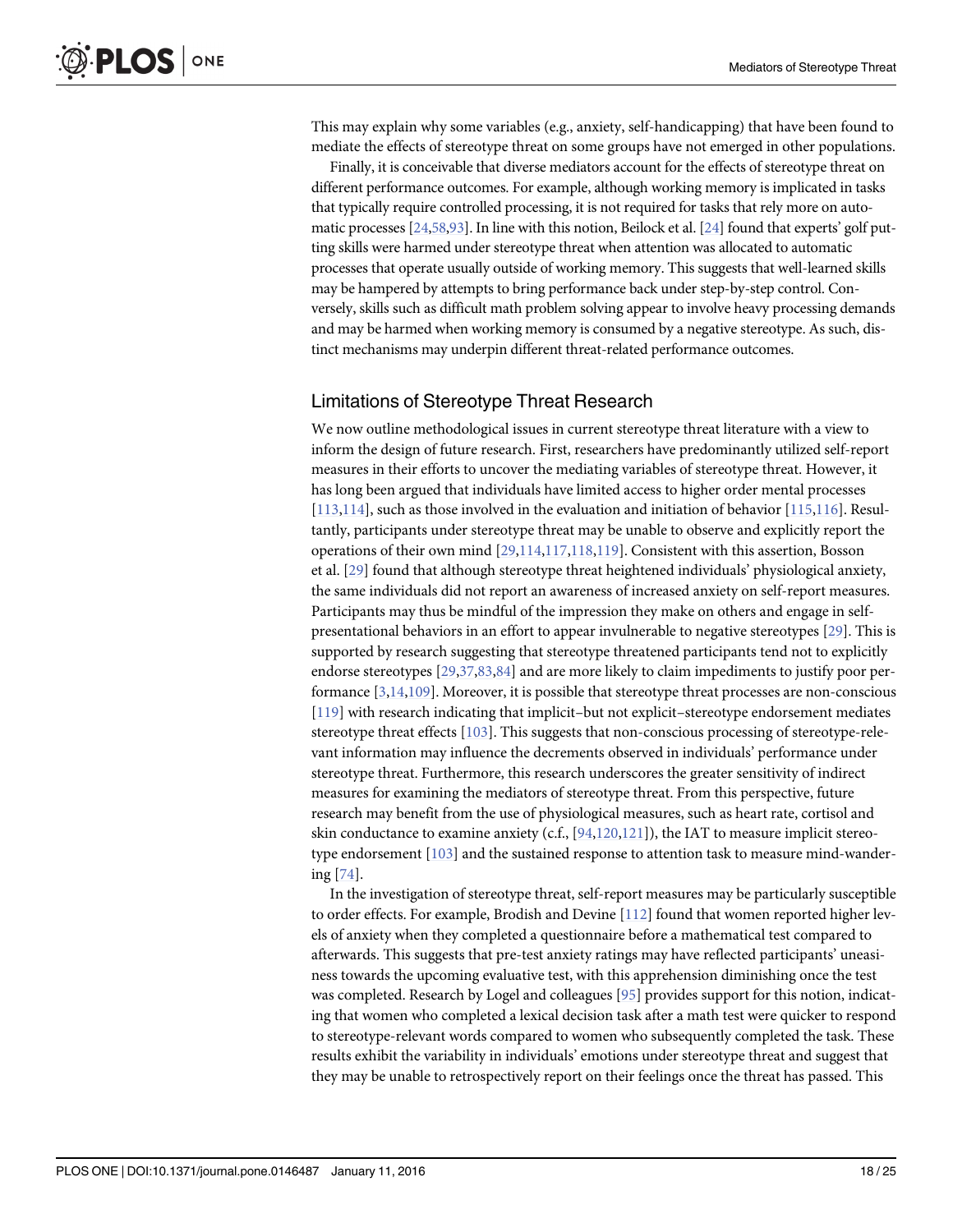<span id="page-18-0"></span>emphasizes the importance of counterbalancing test instruments in the investigation of stereotype threat, purporting that the order in which test materials are administered may influence mediational findings.

This review highlights that, in some studies, individuals assigned to a control condition may have also experienced stereotype threat, thus potentially preventing reliable evidence of mediation. For instance, Chalabaev et al. [\[111](#page-23-0)] primed stereotype threat by presenting a soccer ability test as a diagnostic indicator of personal factors related to athletic ability. Nevertheless, participants in the control condition received information that the aim of the test was to examine psychological factors in athletic ability. Consequently, these participants may have also been apprehensive about their performance being evaluated, and this may have precluded evidence that achievement goals mediate the stereotype threat-performance relationship. Furthermore, research has manipulated the salience of stereotype threat by stating that gender differences in math performance are equal [\[82\]](#page-22-0). However, other research has utilized this prime within control conditions (e.g., [\[94](#page-23-0),[105,](#page-23-0)[119\]](#page-24-0)), underpinned by the rationale that describing a test as 'fair' or non-diagnostic of ability eliminates stereotype threat [\[122](#page-24-0)]. It is therefore possible that, in some instances, researchers have inadvertently induced stereotype threat. This outlines the importance of employing a control condition in which individuals are not made aware of any negative stereotypes, and are told that the test is non-diagnostic of ability, in order to detect possible mediators.

# Conclusion

Two decades of research have demonstrated the harmful effects that stereotype threat can exert on a wide range of populations in a broad array of performance domains. However, findings with regards to the mediators that underpin these effects are equivocal. This may be a consequence of the heterogeneity of primes used to instantiate stereotype threat and the methods used to measure mediation and performance. To this end, future work is likely to benefit from the following directions: First, account for the existence of multiple stereotype threats; Second, recognize that the experiences of stereotype threat may differ between stigmatized groups, and that no one mediator may provide generalized empirical support across diverse populations; Third, utilize indirect measures, in addition to self-report measures, to examine reliably mediating variables and to examine further the convergence of these two methods; Fourth, counterbalance test instruments to control for order effects; and finally, ensure that participants in a control condition do not inadvertently encounter stereotype threat by stating explicitly that the task is non-diagnostic of ability.

## Supporting Information

[S1 Supporting Information.](http://www.plosone.org/article/fetchSingleRepresentation.action?uri=info:doi/10.1371/journal.pone.0146487.s001) List of excluded studies and rationale for exclusion. (DOCX)

[S1 Table](http://www.plosone.org/article/fetchSingleRepresentation.action?uri=info:doi/10.1371/journal.pone.0146487.s002). PRISMA Checklist. (DOC)

[S2 Table](http://www.plosone.org/article/fetchSingleRepresentation.action?uri=info:doi/10.1371/journal.pone.0146487.s003). Summary of affective, cognitive and motivational mechanisms that have been found to mediate stereotype threat effects. (DOCX)

# Author Contributions

Analyzed the data: CRP DH. Contributed reagents/materials/analysis tools: CRP DH ARL DTL. Wrote the paper: CRP. Developed the review design and protocol: CRP DH AL DL. Reviewed the manuscript: DH AL DL. Cross-checked articles in systematic review: CRP DH.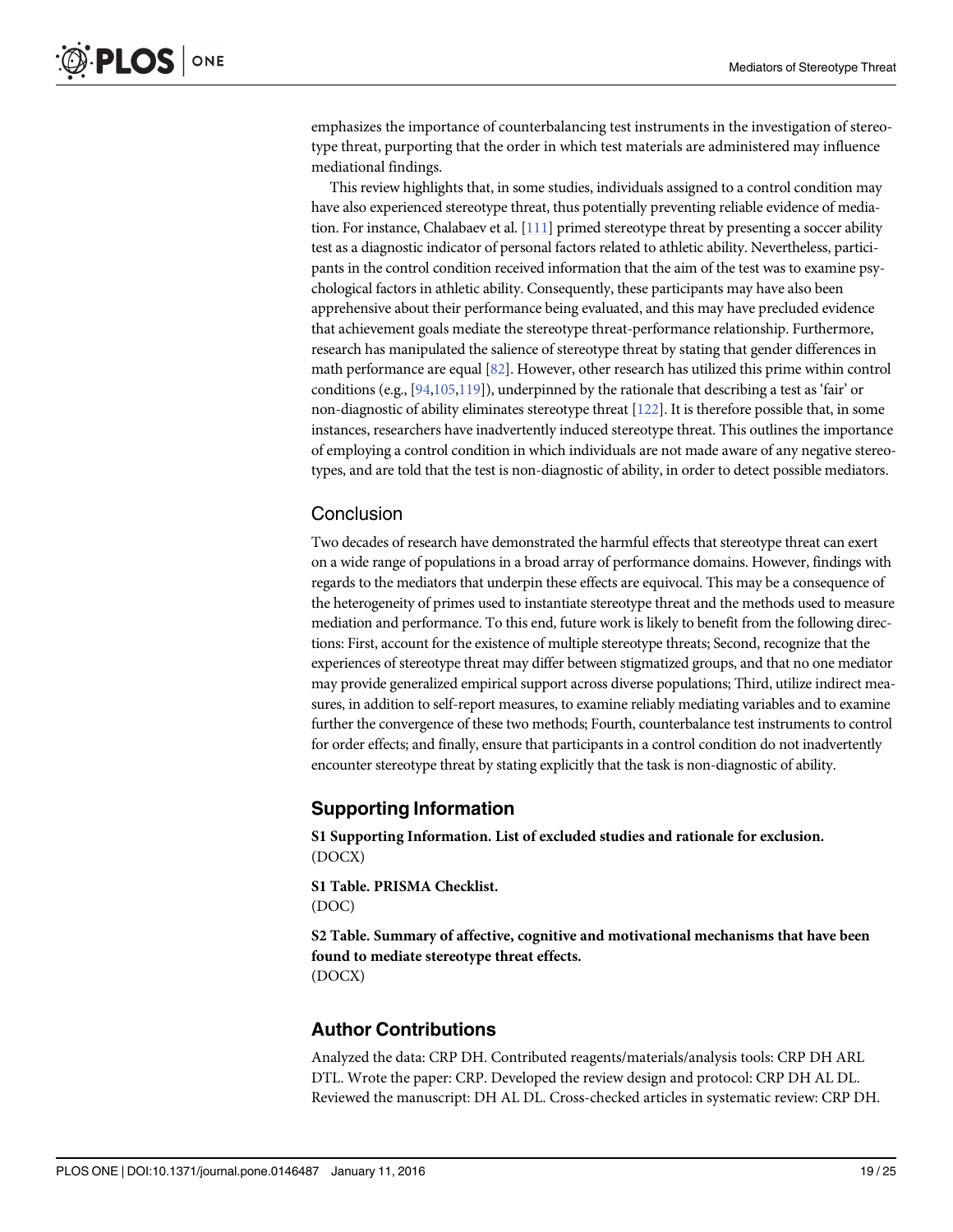#### <span id="page-19-0"></span>References

- [1.](#page-0-0) Derks B, Inzlicht M, Kang S. The neuroscience of stigma and stereotype threat. Group Process Intergroup Relat. 2008; 11: 163–181. doi: [10.1177/136843020708803](http://dx.doi.org/10.1177/136843020708803)
- [2.](#page-0-0) Schmader T, Johns M, Forbes C. An integrated process model of stereotype threat effects on performance. Psychol Rev. 2008; 115: 336–356. doi: [10.1037/0033-295X.115.2.336](http://dx.doi.org/10.1037/0033-295X.115.2.336) PMID: [18426293](http://www.ncbi.nlm.nih.gov/pubmed/18426293)
- [3.](#page-0-0) Steele CM, Aronson J. Stereotype threat and the intellectual test performance of African Americans. J Pers Soc Psychol. 1995; 69: 797–811. doi: [10.1037/0022-3514/0022-3514.69.5.797](http://dx.doi.org/10.1037/0022-3514/0022-3514.69.5.797) PMID: [7473032](http://www.ncbi.nlm.nih.gov/pubmed/7473032)
- [4.](#page-0-0) Devine PG, Brodish AB. Modern classics in social psychology. Psychol Inq. 2003; 14: 196–202. doi: [10.1080/1047840X.2003.9682879](http://dx.doi.org/10.1080/1047840X.2003.9682879)
- [5.](#page-0-0) Fiske ST. The discomfort index: How to spot a really good idea whose time has come. Psychological Inquiry. 2003; 14: 203–208. doi: [10.1080/1047840X.2003.9682880](http://dx.doi.org/10.1080/1047840X.2003.9682880)
- [6.](#page-0-0) Google Scholar. Citation Reports. Available: [https://scholar.google.co.uk/scholar?cites=](https://scholar.google.co.uk/scholar?cites=15396601321629817023&as_sdt=2005&sciodt=0,5&hl=en) [15396601321629817023&as\\_sdt=2005&sciodt=0,5&hl=en](https://scholar.google.co.uk/scholar?cites=15396601321629817023&as_sdt=2005&sciodt=0,5&hl=en)
- [7.](#page-0-0) Benbow CP, Stanley JC. Sex differences in mathematical ability: Fact or artifact? Science. 1980; 210: 1262–1264. doi: [10.1126/science.7434028](http://dx.doi.org/10.1126/science.7434028) PMID: [7434028](http://www.ncbi.nlm.nih.gov/pubmed/7434028)
- [8.](#page-0-0) Spelke ES. Sex differences in intrinsic aptitude for mathematics and science? A critical review. Am Psychol. 2005; 60: 950-958. doi: [10.1037/0003-066X.60.9.950](http://dx.doi.org/10.1037/0003-066X.60.9.950) PMID: [16366817](http://www.ncbi.nlm.nih.gov/pubmed/16366817)
- [9.](#page-0-0) Sternberg RJ, Grigorenko EL, Kidd KK. Intelligence, race, and genetics. Am Psychol. 2006; 60: 46– 59. doi: [10.1037/0003-066X.60.1.46](http://dx.doi.org/10.1037/0003-066X.60.1.46)
- [10.](#page-1-0) Steele CM. A threat in the air: How stereotypes shape intellectual identity and performance. Am Psy-chol. 1997; 52: 613-629.PMID: [9174398](http://www.ncbi.nlm.nih.gov/pubmed/9174398)
- [11.](#page-1-0) Spencer SJ, Steele CM, Quinn DM. Stereotype threat and women's math performance. J Exp Soc Psychol. 1999; 35: 4–28. doi: [10.1006/jesp.1998.1373](http://dx.doi.org/10.1006/jesp.1998.1373)
- [12.](#page-1-0) Stoet G, Geary DC. Can stereotype threat explain the gender gap in mathematical performance and achievement? Rev Gen Psychol. 2012; 16: 93–102. doi: [10.1037/a0026617](http://dx.doi.org/10.1037/a0026617)
- [13.](#page-1-0) Pavlova MA, Weber S, Simoes E, Sokolov AN. Gender Stereotype Susceptibility. PLOS ONE; 2014; 9(12): e114802. doi: [10.1371/journal.pone.0114802](http://dx.doi.org/10.1371/journal.pone.0114802) PMID: [25517903](http://www.ncbi.nlm.nih.gov/pubmed/25517903)
- [14.](#page-1-0) Aronson J, Lustina MJ, Good C, Keough K, Steele CM, Brown J. When white men can't do math: Necessary and sufficient factors in stereotype threat. J Exp Soc Psychol. 1999; 35: 29–46. doi: [10.1006/](http://dx.doi.org/10.1006/jesp.1998.1371) [jesp.1998.1371](http://dx.doi.org/10.1006/jesp.1998.1371)
- [15.](#page-1-0) Stone J. Battling doubt by avoiding practice: The effects of stereotype threat on self-handicapping in White athletes. Pers Soc Psychol Bull. 2002; 28: 1667–1678. doi: [10.1177/014616702237648](http://dx.doi.org/10.1177/014616702237648)
- [16.](#page-1-0) Stone J, Lynch CI, Sjomeling M, Darley JM. Stereotype threat effects on Black and White athletic performance. J Pers Soc Psychol. 1999; 77: 1213–1227. doi: [10.1037/0022-3514.77.6.1213](http://dx.doi.org/10.1037/0022-3514.77.6.1213)
- [17.](#page-1-0) Walton GM, Spencer SJ. Latent ability: Grades and test scores systematically underestimate intellectual ability of negatively stereotyped students. Psychol Sci. 2009; 20: 1132–1139. doi: [10.1111/j.](http://dx.doi.org/10.1111/j.1467-9280.2009.02417.x) [1467-9280.2009.02417.x](http://dx.doi.org/10.1111/j.1467-9280.2009.02417.x) PMID: [19656335](http://www.ncbi.nlm.nih.gov/pubmed/19656335)
- [18.](#page-1-0) Hess TM, Auman C, Colcombe SJ, Rahhal TA. The impact of stereotype threat on age differences in memory performance. J Gerontol B Psychol Sci Soc Sci. 2003; 58: 3–11. doi: [10.1093/geronb/58.1.](http://dx.doi.org/10.1093/geronb/58.1.P3) [P3](http://dx.doi.org/10.1093/geronb/58.1.P3)
- [19.](#page-1-0) Levy BR. Improving memory in old age through implicit self-stereotyping. J Pers Soc Psychol. 1996; 71: 1092–1107. doi: [10.1037/0022-3514.71.6.1092](http://dx.doi.org/10.1037/0022-3514.71.6.1092) PMID: [8979380](http://www.ncbi.nlm.nih.gov/pubmed/8979380)
- [20.](#page-1-0) Moè A. Gender difference does not mean genetic difference: Externalizing improves performance in mental rotation. Learn Individ Differ. 2012; 22: 20–24. doi: [10.1016/j.lindif.2011.11.001](http://dx.doi.org/10.1016/j.lindif.2011.11.001)
- 21. Moè A, Pazagglia F. Following the instructions! Effects of gender beliefs in mental rotation. Learn Individ Differ. 2006: 16; 369–377. doi: [10.1016/j.lindif.2007.01.002](http://dx.doi.org/10.1016/j.lindif.2007.01.002)
- 22. Moè A, Pazagglia F. Beyond genetics in mental rotation test performance: The power of effort attribution. Learn Individ Differ. 2010: 5; 464–468. doi: [10.1016/j.lindif.2010.03.004](http://dx.doi.org/10.1016/j.lindif.2010.03.004)
- [23.](#page-1-0) Wraga M, Duncan L, Jacobs EC, Helt M, Church J. Stereotype susceptibility narrows the gender gap in imagined self-rotation performance. Psychol Bull Rev. 2006; 13: 813–819. doi: [10.3758/](http://dx.doi.org/10.3758/BF03194002) [BF03194002](http://dx.doi.org/10.3758/BF03194002)
- [24.](#page-1-0) Beilock SL, Rydell RJ, McConnell AR. Stereotype threat and working memory: Mechanisms, alleviation, and spill-over. J Exp Psychol: Gen. 2007; 136: 256–276. doi: [10.1037/0096-3445.136.2.256](http://dx.doi.org/10.1037/0096-3445.136.2.256)
- [25.](#page-1-0) Schuster C, Martiny SE, Schmader T. Distracted by the unthought–Suppression and reappraisal of mind wandering under stereotype threat. PLOS ONE. 2015; 10(3): e0122207. doi: [10.1371/journal.](http://dx.doi.org/10.1371/journal.pone.0122207) [pone.0122207](http://dx.doi.org/10.1371/journal.pone.0122207) PMID: [25815814](http://www.ncbi.nlm.nih.gov/pubmed/25815814)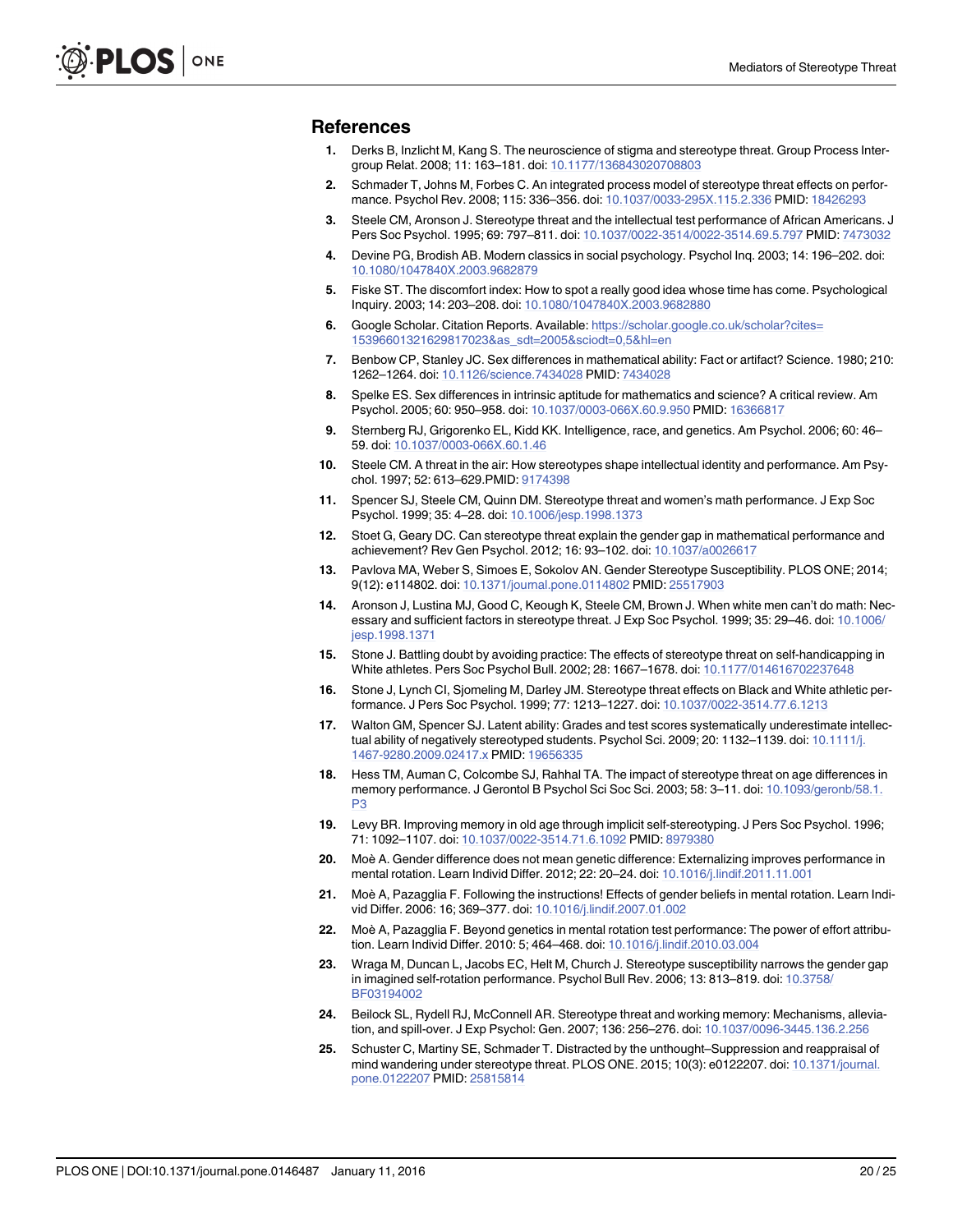- <span id="page-20-0"></span>[26.](#page-1-0) Beilock SL, Jellison WA, Rydell RJ, McConnell AR, Carr TH. On the causal mechanisms of stereotype threat: Can skills that don't rely heavily on working memory still be threatened? Pers Soc Psychol Bull. 2006; 32: 1059–1071. doi: [10.1177/0146167206288489](http://dx.doi.org/10.1177/0146167206288489) PMID: [16861310](http://www.ncbi.nlm.nih.gov/pubmed/16861310)
- [27.](#page-1-0) Skorich DP, Webb H, Stewart L, Kostyanaya M, Cruwyz T, McNeill K, et al. Stereotype threat and haz-ard perception among provisional license drivers. Accid Anal Prev. 2013; 54: 39-45. doi: [10.1016/j.](http://dx.doi.org/10.1016/j.aap.2013.02.002) [aap.2013.02.002](http://dx.doi.org/10.1016/j.aap.2013.02.002) PMID: [23474236](http://www.ncbi.nlm.nih.gov/pubmed/23474236)
- [28.](#page-1-0) Yeung NC, von Hippel C. Stereotype threat increases the likelihood that female drivers in a simulator run over jaywalkers. Accid Anal Prev. 2008; 40: 667–674. doi: [10.1016/j.aap.2007.09.003](http://dx.doi.org/10.1016/j.aap.2007.09.003) PMID: [18329419](http://www.ncbi.nlm.nih.gov/pubmed/18329419)
- [29.](#page-1-0) Bosson JK, Haymovitz EL, Pinel EC. When saying and doing diverge: The effect of stereotype threat on self-reported versus non-verbal anxiety. J Exp Soc Psychol. 2004; 40: 247–255. doi: [10.1016/](http://dx.doi.org/10.1016/S0022-1031(03)00099-4) [S0022-1031\(03\)00099-4](http://dx.doi.org/10.1016/S0022-1031(03)00099-4)
- [30.](#page-1-0) Nguyen H-HD, Ryan AM. Does stereotype threat affect test performance of minorities and women? A meta-analysis of experimental evidence. Appl Psychol. 2008; 93: 1314–1334. doi: [10.1037/a0012702](http://dx.doi.org/10.1037/a0012702)
- [31.](#page-1-0) Shapiro JR, Neuberg SL. From stereotype threat to stereotype threats: Implications of a multi-threat framework for causes, moderators, mediators, consequences, and interventions. Pers Soc Psychol Rev. 2007; 11: 107–130. doi: [10.1177/1088868306294790](http://dx.doi.org/10.1177/1088868306294790) PMID: [18453458](http://www.ncbi.nlm.nih.gov/pubmed/18453458)
- [32.](#page-1-0) Hess TM, Hinson JT, Hodges EA. Moderators of and mechanisms underlying stereotype threat effects on older adults' memory performance. Exp Aging Res. 2009; 35: 153–177. doi: [10.1080/](http://dx.doi.org/10.1080/03610730802716413) [03610730802716413](http://dx.doi.org/10.1080/03610730802716413) PMID: [19280445](http://www.ncbi.nlm.nih.gov/pubmed/19280445)
- [33.](#page-1-0) Keller J. Stereotype threat in classroom settings: The interactive effect of domain identification, task difficulty and stereotype threat on female students' maths performance. Br J Educ Psychol. 2007; 77: 323–328. doi: [10.1348/000709906X113662](http://dx.doi.org/10.1348/000709906X113662) PMID: [17504550](http://www.ncbi.nlm.nih.gov/pubmed/17504550)
- [34.](#page-1-0) Régner I, Smeding A, Gimmig D, Thinus-Blanc C, Monteil J-M, Huguet P. Individual differences in working memory moderate stereotype-threat effects. Psychol Sci. 2010; 21: 1646-1648. doi: [10.](http://dx.doi.org/10.1177/0956797610386619) [1177/0956797610386619](http://dx.doi.org/10.1177/0956797610386619) PMID: [20959509](http://www.ncbi.nlm.nih.gov/pubmed/20959509)
- [35.](#page-1-0) Brown RP, Pinel EC. Stigma on my mind: Individual differences in the experience of stereotype threat. J Exp Soc Psychol. 2003; 39: 626–633. doi: [10.1016/S0022-1031\(03\)00039-8](http://dx.doi.org/10.1016/S0022-1031(03)00039-8)
- [36.](#page-1-0) Elizaga DA, Markman KD. Peers and performance: How in-group and out-group comparisons moderate stereotype threat effects. Curr Psychol. 2008; 27: 290–300. doi: [10.1007/s12144-008-9041-y](http://dx.doi.org/10.1007/s12144-008-9041-y)
- [37.](#page-1-0) Schmader T, Johns M, Barquissau M. The costs of accepting gender differences: The role of stereotype endorsement in women's experience in the math domain. Sex Roles. 2004; 50: 835–850. doi: [10.](http://dx.doi.org/10.1023/B:SERS.0000029101.74557.a0) [1023/B:SERS.0000029101.74557.a0](http://dx.doi.org/10.1023/B:SERS.0000029101.74557.a0)
- [38.](#page-1-0) Rydell RJ, Boucher KL. Capitalizing on multiple social identities to prevent stereotype threat: The moderating role of self-esteem. Pers Soc Psychol Bull. 2010: 36; 239–250. doi: [10.1177/](http://dx.doi.org/10.1177/0146167209355062) [0146167209355062](http://dx.doi.org/10.1177/0146167209355062) PMID: [20032273](http://www.ncbi.nlm.nih.gov/pubmed/20032273)
- [39.](#page-1-0) Cadinu M, Maass A, Lombardo M, Frigerio S. Stereotype threat: The moderating role of locus of control beliefs. Eur J Soc Psychol. 2006; 36: 183–197. doi: [10.1002/ejsp.303](http://dx.doi.org/10.1002/ejsp.303)
- [40.](#page-1-0) Davies C, Aronson J, Salinas M. Shades of threat: Racial identity as a moderator of stereotype threat. J Black Psychol. 2006; 32: 399–417. doi: [10.1177/0095798406292464](http://dx.doi.org/10.1177/0095798406292464)
- [41.](#page-1-0) Marx DM, Stapel DA, Muller D. We can do it: The interplay of construal orientation and social comparison under threat. J Pers Soc Psychol. 2005; 88: 432–446. doi: [10.1037/0022-3514.88.3.432](http://dx.doi.org/10.1037/0022-3514.88.3.432) PMID: [15740438](http://www.ncbi.nlm.nih.gov/pubmed/15740438)
- [42.](#page-1-0) Schmader J. Gender identification moderates stereotype threat on women's math performance. J Exp Soc Psychol. 2002; 38: 194–201. doi: [10.1006/jesp.2001.1500](http://dx.doi.org/10.1006/jesp.2001.1500)
- [43.](#page-1-0) Appel M, Kronberger N, Aronson J. Stereotype threat impairs ability building: Effects on test prepara-tion among women in science and technology. Eur J Soc Psychol. 2011; 41: 904-913. doi: [10.1002/](http://dx.doi.org/10.1002/ejsp.835) [ejsp.835](http://dx.doi.org/10.1002/ejsp.835)
- [44.](#page-1-0) Keller J, Dauenheimer D. Stereotype threat in the classroom: Dejection mediates the disrupting effect of women's math performance. Pers Soc Psychol Bull. 2003; 29: 371–381. doi: [10.1177/](http://dx.doi.org/10.1177/0146167202250218) [0146167202250218](http://dx.doi.org/10.1177/0146167202250218) PMID: [15273014](http://www.ncbi.nlm.nih.gov/pubmed/15273014)
- [45.](#page-1-0) Oyserman D, Harrison K, Bybee D. Can racial identity be promotive of academic efficacy? Int J Behav Dev. 2001; 25: 379–385. doi: [10.1080/01650250042000401](http://dx.doi.org/10.1080/01650250042000401)
- [46.](#page-1-0) Oyserman D, Kemmelmeier M, Fryberg S, Brosh H, Hart-Johnson T. Racial-ethnic self-schemas. Soc Psychol Quart. 2003; 66: 333–347.
- [47.](#page-1-0) Smith JL. Understanding the process of stereotype threat: A review of mediational variables and new performance goal directions. Educ Psychol Rev. 2004; 16: 177-206. doi: [10.1023/B:EDPR.](http://dx.doi.org/10.1023/B:EDPR.0000034020.20317.89) [0000034020.20317.89](http://dx.doi.org/10.1023/B:EDPR.0000034020.20317.89)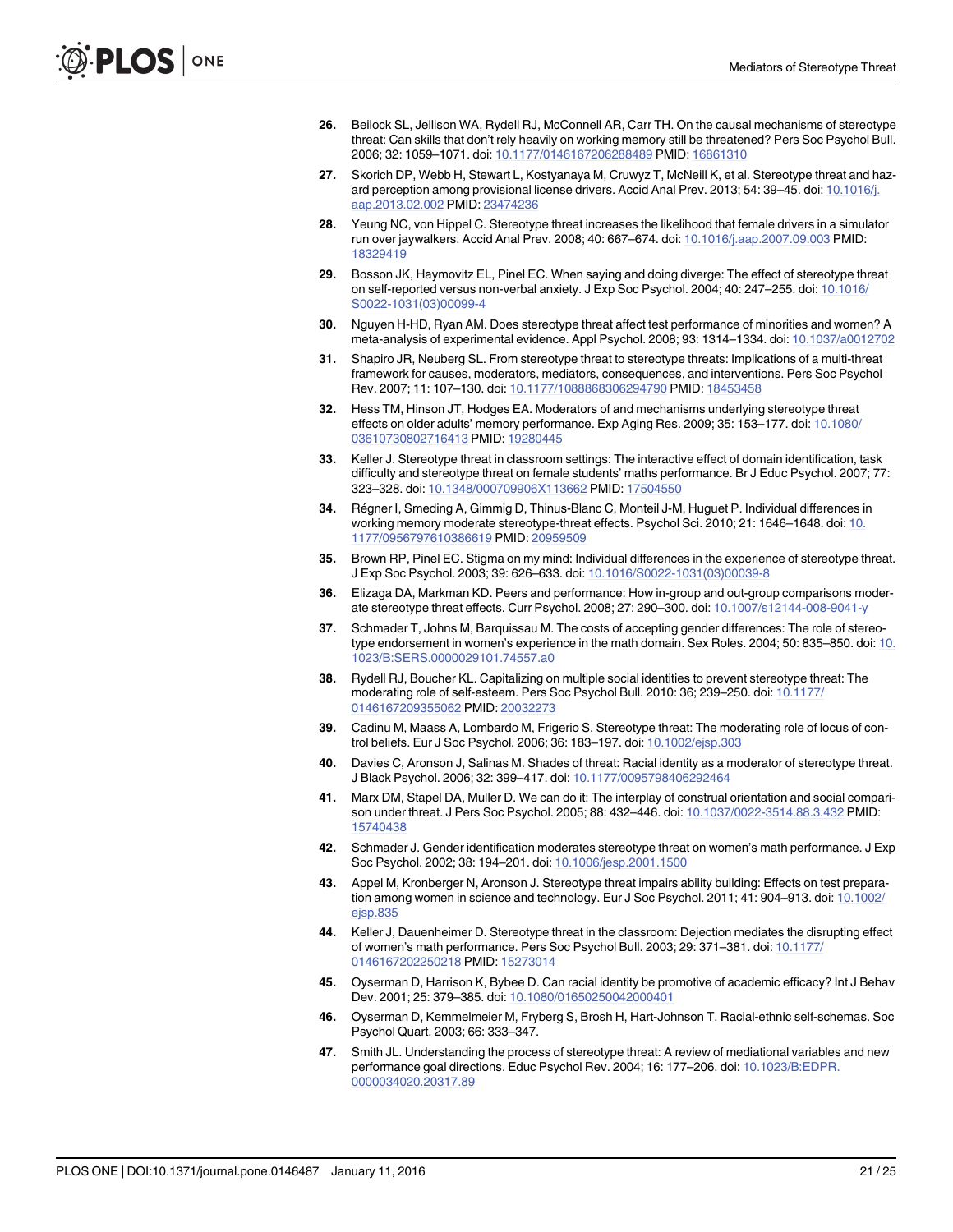- <span id="page-21-0"></span>[48.](#page-2-0) Steele CM, Spencer SJ, Aronson J. Contending with group image: The psychology of stereotype and social identity threat. In: Zanna M, editor. Advances in experimental social psychology (Vol. 34). New York, NY: Academic Press; 2002. pp. 379–440.
- [49.](#page-2-0) Crocker J, Major B. Social stigma and self-esteem: The self-protective properties of stigma. Psychol Rev. 1989; 96: 608–630. doi: [10.1037/0033-295x.96.4.608](http://dx.doi.org/10.1037/0033-295x.96.4.608)
- [50.](#page-2-0) Tajfel H, Turner JC. The social identity theory of intergroup behaviour. In: Worchel S, Austin WG, editors. Psychology of intergroup relations. Chicago: Nelson-Hall; 1986. pp. 7–24.
- [51.](#page-2-0) Frey FE, Tropp LR. Being seen as individuals versus as group members: Extending research on metaperception to intergroup contexts. Pers Soc Psychol Rev. 2006; 10: 265–280. doi: [10.1207/](http://dx.doi.org/10.1207/s15327957pspr1003_5) [s15327957pspr1003\\_5](http://dx.doi.org/10.1207/s15327957pspr1003_5) PMID: [16859441](http://www.ncbi.nlm.nih.gov/pubmed/16859441)
- [52.](#page-2-0) Leary MR, Terry ML, Allen A, Tate EB. The concept of ego threat in social and personality psychology: Is ego threat a viable scientific construct? Pers Soc Psychol Rev. 2009; 13: 151–164. doi: [10.1177/](http://dx.doi.org/10.1177/1088868309342595) [1088868309342595](http://dx.doi.org/10.1177/1088868309342595) PMID: [19648508](http://www.ncbi.nlm.nih.gov/pubmed/19648508)
- [53.](#page-2-0) Wheeler SC, Demarree KG, Petty RE. Understanding the role of the self in prime-to-behavior effects: The active-self account. Pers Soc Psychol Rev. 2007; 11: 234–261. doi: [10.1177/](http://dx.doi.org/10.1177/1088868307302223) [1088868307302223](http://dx.doi.org/10.1177/1088868307302223) PMID: [18453463](http://www.ncbi.nlm.nih.gov/pubmed/18453463)
- [54.](#page-2-0) Hirsh JB, Kang SK. Mechanisms of identity conflict: Uncertainty, anxiety and the behavioral inhibition system. Pers Soc Psychol Rev. 2015; Advanced online article. doi: [10.1177/1088868315589475](http://dx.doi.org/10.1177/1088868315589475)
- [55.](#page-2-0) Shapiro JR, Williams AM, Hambarchyan M. Are all interventions created equal? A multi-threat approach to tailoring stereotype threat interventions. J Pers Soc Psychol. 2013; 104: 277–288. doi: [10.1037/a0030461](http://dx.doi.org/10.1037/a0030461) PMID: [23088232](http://www.ncbi.nlm.nih.gov/pubmed/23088232)
- [56.](#page-2-0) Shapiro JR. Different groups, different threats: A multi-threat approach to the experience of stereotype threats. Pers Soc Psychol Bull. 2011; 37: 464–480. doi: [10.1177/0146167211398140](http://dx.doi.org/10.1177/0146167211398140) PMID: [21441217](http://www.ncbi.nlm.nih.gov/pubmed/21441217)
- [57.](#page-2-0) Shapiro JR. Types of threats: From stereotype threat to stereotype threats. In: Schmader T, Inzlicht M, editors. Stereotype Threat: Theory, Process, and Application. New York: Oxford University Press; 2012. pp. 71–88.
- [58.](#page-2-0) Stone J, McWhinnie C. Evidence that blatant versus subtle stereotype threat cues impact performance through dual processes. J Exp Soc Psychol. 2008; 44: 445–452. doi: [10.1016/j.jesp.2007.02.](http://dx.doi.org/10.1016/j.jesp.2007.02.006) [006](http://dx.doi.org/10.1016/j.jesp.2007.02.006)
- [59.](#page-3-0) Dickersin K. Publication bias: Recognizing the problem, understanding its origins and scope, and preventing harm. In: Rothstein HR, Sutton AJ, Borenstein M, editors. Publication bias in meta-analysis: Prevention, assessment and adjustments. Chichester, UK: John Wiley & Sons; 2005. pp. 11–33.
- [60.](#page-3-0) Dickersin K, Min Y-I, Meinert CL. Factors influencing publication of research results. Follow-up of applications submitted to two institutional review boards. JAMA. 1992; 267: 374–378. doi: [10.1001/](http://dx.doi.org/10.1001/jama.1992.03480030052036) [jama.1992.03480030052036](http://dx.doi.org/10.1001/jama.1992.03480030052036) PMID: [1727960](http://www.ncbi.nlm.nih.gov/pubmed/1727960)
- [61.](#page-3-0) Rosenthal R. The file drawer problem and tolerance for null results. Psychol Bull. 1979; 86: 638–641.
- [62.](#page-3-0) Moher D, Liberato A, Tetzlaff J, Altman DG. Preferred reporting items for systematic reviews and analyses: The PRISMA statement. PLOS Med. 2009; 6: e1000097. doi: [10.1371/journal.pmed1000097](http://dx.doi.org/10.1371/journal.pmed1000097) PMID: [19621072](http://www.ncbi.nlm.nih.gov/pubmed/19621072)
- [63.](#page-3-0) Cronin P, Ryan F, Coughlan M. Undertaking a literature review: A step-by-step approach. Brit J Nurs. 2008; 17: 38–43.
- [64.](#page-3-0) Khan KS, Riet GT, Popay J, Nixon J, Kleijnen J. (2009). Study quality assessment (Stage 2 Conducting the review, Phase 5). In: Centre for Reviews and Dissemination (Ed.), Systematic Reviews. pp. 1– 20. Available: [http://www.medicine.mcgill.ca/rtamblyn/Readings%5CUK%20Guide%20-%20Study%](http://www.medicine.mcgill.ca/rtamblyn/Readings%5CUK%20Guide%20-%20Study%20Quality%20Assessment.pdf) [20Quality%20Assessment.pdf](http://www.medicine.mcgill.ca/rtamblyn/Readings%5CUK%20Guide%20-%20Study%20Quality%20Assessment.pdf)
- [65.](#page-3-0) Hayes AF. Introduction to mediation, moderation, and conditional process analysis: A regressionbased approach. New York: Guildford Press; 2013.
- [66.](#page-4-0) Preacher KJ, Kelley K. Effect size measures for mediation models: Quantitative strategies for communicating indirect effects. Psychol Methods. 2011; 16: 93–115. doi: [10.1037/a0022658](http://dx.doi.org/10.1037/a0022658) PMID: [21500915](http://www.ncbi.nlm.nih.gov/pubmed/21500915)
- [67.](#page-4-0) Rucker DD, Preacher KJ, Tormala ZL, Petty RE. Mediation analysis in social psychology: Current practices and new recommendations. Soc Personal Psychol Compass. 2011; 5/6: 359–371. doi: [10.](http://dx.doi.org/10.1111/j.1751-9004.2011.00355.x) [1111/j.1751-9004.2011.00355.x](http://dx.doi.org/10.1111/j.1751-9004.2011.00355.x)
- [68.](#page-4-0) Preacher KJ, Rucker DD, Hayes AF. Addressing moderated mediation hypotheses: Theory, methods, and prescriptions. Multivar Behav Res. 2007; 42: 185–227. doi: [10.1080/00273170701341316](http://dx.doi.org/10.1080/00273170701341316)
- [69.](#page-5-0) Aronson J, Inzlicht M. The ups and downs of attributional ambiguity: Stereotype vulnerability and the academic self-knowledge of African-American students. Psychol Sci. 2004; 15: 829–836. doi: [10.](http://dx.doi.org/10.1111/j.0956-7976.2004.00763.x) [1111/j.0956-7976.2004.00763.x](http://dx.doi.org/10.1111/j.0956-7976.2004.00763.x) PMID: [15563328](http://www.ncbi.nlm.nih.gov/pubmed/15563328)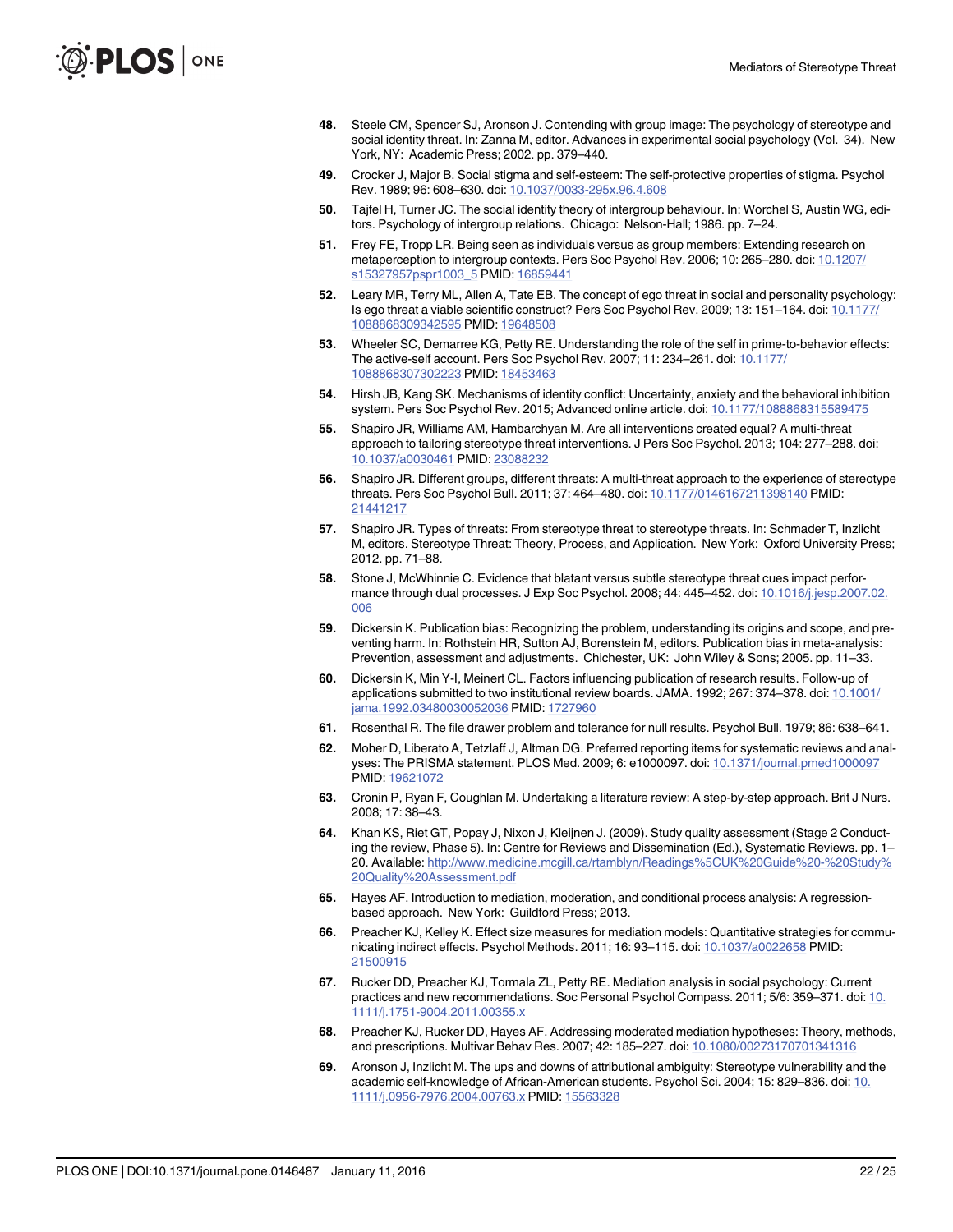- <span id="page-22-0"></span>[70.](#page-5-0) Kray LJ, Thompson L, Galinsky A. Battle of the sexes: Gender stereotype confirmation and reactance in negotiations. J Pers Soc Psychol. 2001; 80: 942–958. doi: [10.1037/0022-3514.80.6.942](http://dx.doi.org/10.1037/0022-3514.80.6.942) PMID: [11414376](http://www.ncbi.nlm.nih.gov/pubmed/11414376)
- [71.](#page-5-0) Tempel T, Neumann R. Stereotype threat, test anxiety, and mathematics performance. Soc Psychol Educ. 2014; 17: 491–501. doi: [10.1007/s11218-014-9263-9](http://dx.doi.org/10.1007/s11218-014-9263-9)
- [72.](#page-5-0) Mayer DM, Hanges PJ. Understanding the stereotype threat effect with "culture free" tests: An examination of its mediators and measurement. Hum Perf. 2003; 16: 207–230. doi: [10.1207/](http://dx.doi.org/10.1207/S15327043HUP1603_3) [S15327043HUP1603\\_3](http://dx.doi.org/10.1207/S15327043HUP1603_3)
- [73.](#page-5-0) Chung BG, Ehrhart MG, Holcombe-Ehrhart K, Hattrup K, Solamon J. Stereotype threat, state anxiety, and specific self-efficacy as predictors of promotion exam performance. Group Organ Manage. 2010; 35: 77–107. doi: [10.1177/1059601109354839](http://dx.doi.org/10.1177/1059601109354839)
- [74.](#page-5-0) Mrazek MD, Chin JM, Schmader T, Hartson KA, Smallwood J, Schooler JW. Threatened to distraction: Mind-wandering as a consequence of stereotype threat. J Exp Soc Psychol. 2011; 47: 1243– 1248. doi: [10.1016/j.jesp.2011.05.011](http://dx.doi.org/10.1016/j.jesp.2011.05.011)
- [75.](#page-5-0) Laurin R. Stereotype threat and lift effects in motor task performance: The mediating role of somatic and cognitive anxiety. J Soc Psychol. 2013; 153: 687–699. doi: [10.1080/00224545.2013.821098](http://dx.doi.org/10.1080/00224545.2013.821098) PMID: [24236380](http://www.ncbi.nlm.nih.gov/pubmed/24236380)
- [76.](#page-5-0) Gerstenberg FXR, Imhoff R, Schmitt M. 'Women are bad at math, but I'm not, am I?' Fragile mathematical self-concept predicts vulnerability to a stereotype threat effect on mathematical performance. Eur J Pers. 2012; 26: 588–599. doi: [10.1002/per.1836](http://dx.doi.org/10.1002/per.1836)
- [77.](#page-5-0) McKown C, Weinstein RS. The development and consequences of stereotype consciousness in middle childhood. Child Dev. 2003; 74: 498–515. doi: [10.1111/1467-8624.7402012](http://dx.doi.org/10.1111/1467-8624.7402012) PMID: [12705569](http://www.ncbi.nlm.nih.gov/pubmed/12705569)
- [78.](#page-5-0) Keller J, Sekaquaptewa D. Solo status and women's spatial test performance: The role of individuation tendencies. Eur J Soc Psychol. 2008; 38: 1044–1053. doi: [10.1002/ejsp.490](http://dx.doi.org/10.1002/ejsp.490)
- [79.](#page-6-0) O'Brien LT, Crandall CS. Stereotype threat and arousal: Effects on women's maths performance. Pers Soc Psychol Bull. 2003; 29: 782–789. doi: [10.1177/0146167203029006010](http://dx.doi.org/10.1177/0146167203029006010) PMID: [15189633](http://www.ncbi.nlm.nih.gov/pubmed/15189633)
- [80.](#page-6-0) Cadinu M, Maass A, Frigerio S, Impagliazzo L, Latinotti S. Stereotype threat: The effect of expectancy on performance. Eur J Soc Psychol. 2003; 33: 267–285. doi: [10.1002/ejsp.145](http://dx.doi.org/10.1002/ejsp.145)
- [81.](#page-6-0) Rosenthal HES, Crisp RJ, Suen M-W. Improving performance expectancies in stereotypic domains: Task relevance and the reduction of stereotype threat. Eur J Soc Psychol. 2007: 37; 586-597. doi: [10.](http://dx.doi.org/10.1002/ejsp.379) [1002/ejsp.379](http://dx.doi.org/10.1002/ejsp.379)
- [82.](#page-6-0) Sekaquaptewa D, Thompson M. Solo status, stereotype threat, and performance expectancies: Their effects on women's performance. J Exp Soc Psychol. 2003; 39: 68–74. doi: [10.1016/S0022-1031\(02\)](http://dx.doi.org/10.1016/S0022-1031(02)00508-5) [00508-5](http://dx.doi.org/10.1016/S0022-1031(02)00508-5)
- [83.](#page-6-0) Leyens J-P, Désert M, Croizet J-C, Darcis C. Stereotype threat: Are lower status and history of stigmatization preconditions of stereotype threat? Pers Soc Psychol Bull. 2000; 26: 1189–1199. doi: [10.](http://dx.doi.org/10.1177/0146167200262002) [1177/0146167200262002](http://dx.doi.org/10.1177/0146167200262002)
- [84.](#page-7-0) Beaton A, Tougas F, Rinfret N, Huard N, Delisle M- N. Strength in numbers? Women and mathematics. Eur J of Psychol Educ. 2009; 22: 291–306. doi: [10.1007/BF03173427](http://dx.doi.org/10.1007/BF03173427)
- [85.](#page-7-0) Bandura A. Social foundations of thought and action: A social cognitive theory. Englewood Cliffs, NJ: Prentice-Hall; 1986.
- [86.](#page-7-0) Maddux JE. Social cognitive models of health and exercise behavior: An introduction and review of conceptual issues. J Appl Sport Psychol. 1993; 5: 116–140. doi: [10.1080/10413209308411310](http://dx.doi.org/10.1080/10413209308411310)
- [87.](#page-7-0) Schunk DH. Self-efficacy and achievement behaviors. Educ Psychol Rev. 1989; 1: 173–208. doi: [10.](http://dx.doi.org/10.1007/BF01320134) [1007/BF01320134](http://dx.doi.org/10.1007/BF01320134)
- [88.](#page-7-0) Bandura A. Toward a psychology of human agency. Perspect Psychol Sci. 2006; 1: 164–180. doi: [10.](http://dx.doi.org/10.1111/j.1745-6916.2006.00011.x) [1111/j.1745-6916.2006.00011.x](http://dx.doi.org/10.1111/j.1745-6916.2006.00011.x) PMID: [26151469](http://www.ncbi.nlm.nih.gov/pubmed/26151469)
- [89.](#page-7-0) Schmader T, Johns M. Converging evidence that stereotype threat reduces working memory capacity. J Pers Soc Psychol. 2003; 85: 440–452. doi: [10.1037/0022-3514.85.3.440](http://dx.doi.org/10.1037/0022-3514.85.3.440) PMID: [14498781](http://www.ncbi.nlm.nih.gov/pubmed/14498781)
- [90.](#page-7-0) Johns M, Inzlicht M, Schmader T. Stereotype threat and executive resource depletion: Examining the influence of emotion regulation. J Exp Psychol: Gen. 2008; 137: 691–705. doi: [10.1037/a0013834](http://dx.doi.org/10.1037/a0013834)
- [91.](#page-7-0) Turner ML, Engle RW. Is working memory capacity task dependent? J Mem Lang. 1989; 28: 127– 154. doi: [10.1016/0749-596X\(89\)90040-5](http://dx.doi.org/10.1016/0749-596X(89)90040-5)
- [92.](#page-7-0) Rydell RJ, McConnelL AR, Beilock SL. Multiple social identities and stereotype threat: Imbalance, accessibility, and working memory. J Pers Soc Psychol. 2009; 96: 949–966. doi: [10.1037/a0014846](http://dx.doi.org/10.1037/a0014846) PMID: [19379029](http://www.ncbi.nlm.nih.gov/pubmed/19379029)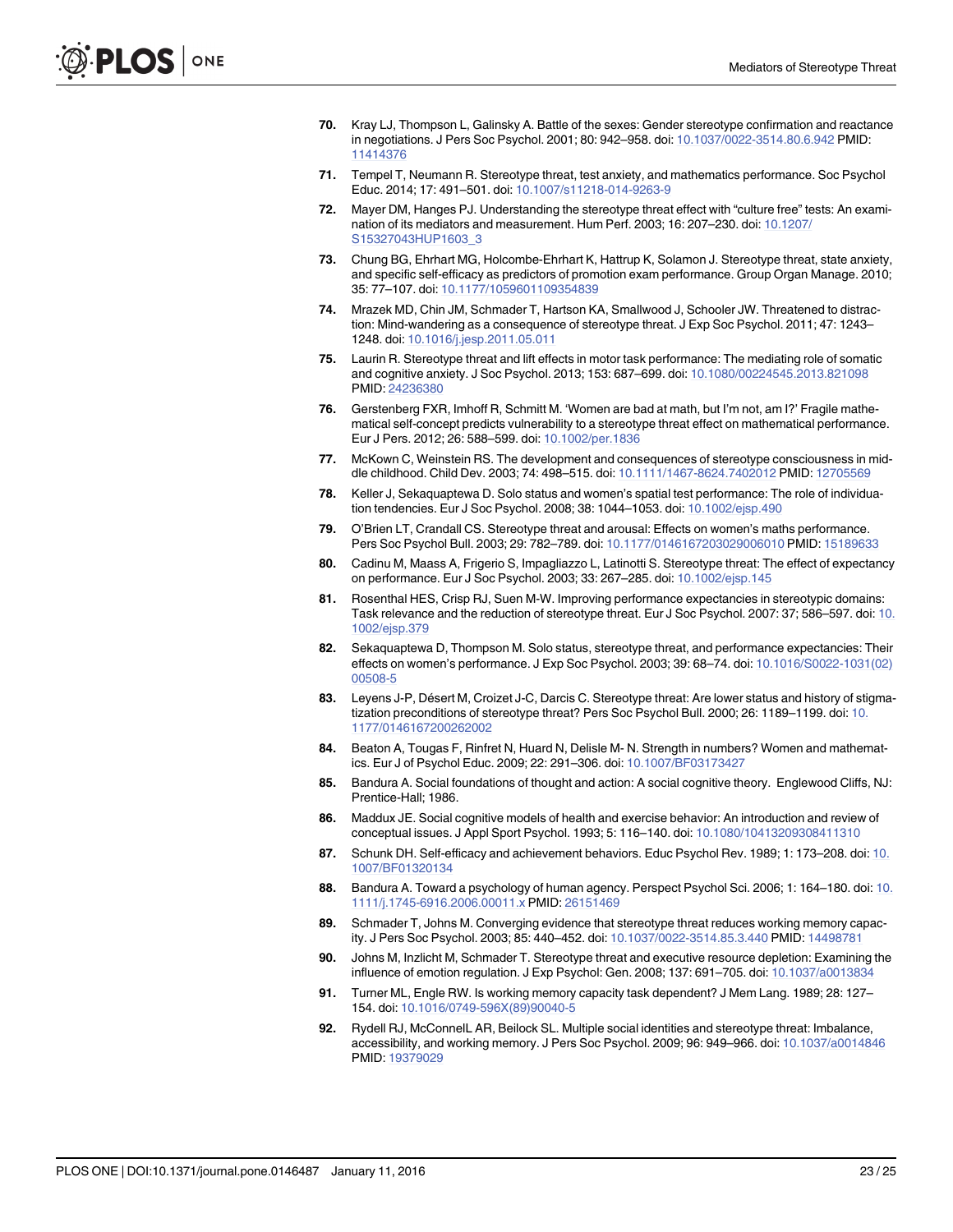- <span id="page-23-0"></span>[93.](#page-7-0) Rydell RJ, Van Loo KJ, Boucher KL. Stereotype threat and executive functions: Which functions mediate different threat-related outcomes? Pers Soc Psychol Bull. 2014; 40: 377–390. doi: [10.1177/](http://dx.doi.org/10.1177/0146167213513475) [0146167213513475](http://dx.doi.org/10.1177/0146167213513475) PMID: [24345711](http://www.ncbi.nlm.nih.gov/pubmed/24345711)
- [94.](#page-8-0) Croizet J-C, Després G, Gauzins M-E, Huguet P, Leyens J-P, Méot A. Stereotype threat undermines intellectual performance by triggering a disruptive mental load. Pers Soc Psychol Bull. 2004; 30: 721– 731. doi: [10.1177/0146167204263961](http://dx.doi.org/10.1177/0146167204263961) PMID: [15155036](http://www.ncbi.nlm.nih.gov/pubmed/15155036)
- [95.](#page-8-0) Logel C, Iserman EC, Davies PG, Quinn DM, Spencer SJ. The perils of double consciousness: The role of thought suppression in stereotype threat. J Exp Soc Psychol. 2009; 45: 299-312. doi: [10.1016/](http://dx.doi.org/10.1016/j.jesp.2008.07.016) [j.jesp.2008.07.016](http://dx.doi.org/10.1016/j.jesp.2008.07.016)
- [96.](#page-8-0) Cadinu M, Maass A, Rosabianca A, Kiesner J. Why do women underperform under stereotype threat? Evidence for the role of negative thinking. Psychol Sci. 2005; 16: 572, 578. doi: [10.1111/j.0956-7976.](http://dx.doi.org/10.1111/j.0956-7976.2005.01577.x) [2005.01577.x](http://dx.doi.org/10.1111/j.0956-7976.2005.01577.x) PMID: [16008792](http://www.ncbi.nlm.nih.gov/pubmed/16008792)
- [97.](#page-9-0) Lazarus RS, Folkman S. Stress, appraisal, and coping. New York: Springer; 1984.
- [98.](#page-9-0) Drach-Zahavy A, Erez M. Challenge versus threat effects on the goal-performance relationship. Organ Behav Human Dec. 2002; 88: 667–682. doi: [10.1016/S0749-5978\(02\)00004-3](http://dx.doi.org/10.1016/S0749-5978(02)00004-3)
- [99.](#page-9-0) White JB. Fail or flourish? Cognitive appraisal moderates the effect of solo status on performance. Pers Soc Psychol Bull. 2008; 34: 1171–1184. doi: [10.1177/0146167208318404](http://dx.doi.org/10.1177/0146167208318404) PMID: [18678859](http://www.ncbi.nlm.nih.gov/pubmed/18678859)
- [100.](#page-9-0) Berjot S, Roland-Levy C, Girault-Lidvan N. Cognitive appraisals of stereotype threat. Psychol Rep. 2011; 108: 585–598. doi: [10.2466/04.07.21.PR0.108.2.585](http://dx.doi.org/10.2466/04.07.21.PR0.108.2.585–598)–598 PMID: [21675572](http://www.ncbi.nlm.nih.gov/pubmed/21675572)
- [101.](#page-9-0) Cohen GL, Garcia J. "I am us": Negative stereotypes as collective threats. J Pers Soc Psychol. 2005; 89: 566–582. doi: [10.1037/0022-3514.89.4.566](http://dx.doi.org/10.1037/0022-3514.89.4.566) PMID: [16287419](http://www.ncbi.nlm.nih.gov/pubmed/16287419)
- [102.](#page-9-0) Nosek BA, Banaji MR, Greenwald AG. Math = male, me = female, therefore math  $\neq$  me. J Pers Soc Psychol. 2002; 83: 44–59. doi: [10.1037/0022-3514.83.1.44](http://dx.doi.org/10.1037/0022-3514.83.1.44) PMID: [12088131](http://www.ncbi.nlm.nih.gov/pubmed/12088131)
- [103.](#page-9-0) Galdi S, Cadinu M, Tomasetto C. The roots of stereotype threat: When automatic associations disrupt girls' math performance. Child Dev. 2014; 85: 250-263. doi: [10.1111/cdev.12128](http://dx.doi.org/10.1111/cdev.12128) PMID: [23713580](http://www.ncbi.nlm.nih.gov/pubmed/23713580)
- [104.](#page-9-0) Jamieson JP, Harkins SD. Mere effort and stereotype threat performance effects. J Pers Soc Psychology. 2007; 93: 544–564. doi: [10.1037/0022-3514.93.4.544](http://dx.doi.org/10.1037/0022-3514.93.4.544)
- [105.](#page-9-0) Jamieson JP, Harkins SG. Distinguishing between the effects of stereotype priming and stereotype threat on math performance. Group Process Intergroup Relat. 2011; 15: 291–304. doi: [10.1177/](http://dx.doi.org/10.1177/1368430211417833) [1368430211417833](http://dx.doi.org/10.1177/1368430211417833)
- [106.](#page-9-0) Jamieson JP, Harkins SG. Mere effort and stereotype threat performance effects. J Pers Soc Psychol. 2011; 93: 544–564. doi: [10.1037/0022-3514.93.4.544](http://dx.doi.org/10.1037/0022-3514.93.4.544)
- [107.](#page-10-0) Moè A, Meneghetti C, Cadinu M. Women and mental rotation: Incremental theory and spatial strategy use to enhance performance. Pers Indiv Differ. 2009; 46: 187–191. doi: [10.1016/j.paid.2008.09.030](http://dx.doi.org/10.1016/j.paid.2008.09.030)
- [108.](#page-10-0) Seibt B, Förster J. Stereotype threat and performance: How self-stereotypes influence processing by inducing regulatory foci. J Pers Soc Psychol. 2004; 87: 38–56. doi: [10.1037/0022-3514.87.1.38](http://dx.doi.org/10.1037/0022-3514.87.1.38) PMID: [15250791](http://www.ncbi.nlm.nih.gov/pubmed/15250791)
- [109.](#page-10-0) Keller J. Blatant stereotype threat and women's math performance: Self-handicapping as a strategic means to cope with obtrusive negative performance expectations. Sex Roles. 2002; 47: 193–198. doi: [10.1023/A:1021003307511](http://dx.doi.org/10.1023/A:1021003307511)
- [110.](#page-11-0) Elliot AJ, Church MA. A hierarchical model of approach and avoidance achievement motivation. J Pers Soc Psychol. 1997; 72: 218–232.
- [111.](#page-11-0) Chalabaev A, Sarrazin P, Stone J, Cury F. Do achievement goals mediate stereotype threat? An investigation on females' soccer performance. J Sport Exerc Psychol. 2008; 20: 143–158.
- [112.](#page-11-0) Brodish AB, Devine PG. The role of performance-avoidance goals and worry in mediating the relationship between stereotype threat and performance. J Exp Soc Psychol. 2009; 45: 180–185. doi: [10.](http://dx.doi.org/10.1016/j.jesp.2008.08.005) [1016/j.jesp.2008.08.005](http://dx.doi.org/10.1016/j.jesp.2008.08.005)
- [113.](#page-17-0) Schwarz N. Self-reports: How the questions shape the answers. Am Psychol. 1999; 54: 93–105. doi: [10.1037//0003-066X.54.2.93](http://dx.doi.org/10.1037//0003-066X.54.2.93)
- [114.](#page-17-0) Nisbett RE, Wilson T. Telling more than we know: Verbal reports on mental processes. Psychol Rev. 1977; 84: 231–260. doi: [10.1037/0033-295X.84.3.231](http://dx.doi.org/10.1037/0033-295X.84.3.231)
- [115.](#page-17-0) Mandler G. Consciousness: Respectable, useful and probably necessary. In: Solso R, editor. Information processing and cognition: The Loyola symposium. New Jersey: Lawrence Erlbaum; 2004. pp. 1–27.
- [116.](#page-17-0) Miller GA. Psychology: The science of mental life. Oxford: Harper & Row; 1962.
- [117.](#page-17-0) Wheeler SC, Jarvis WBG, Petty RE. Think unto others: The self-destructive impact of negative racial stereotypes. J Exp Soc Psychol. 2001; 37: 173–180. doi: [10.1006/jesp.2000.1448](http://dx.doi.org/10.1006/jesp.2000.1448)